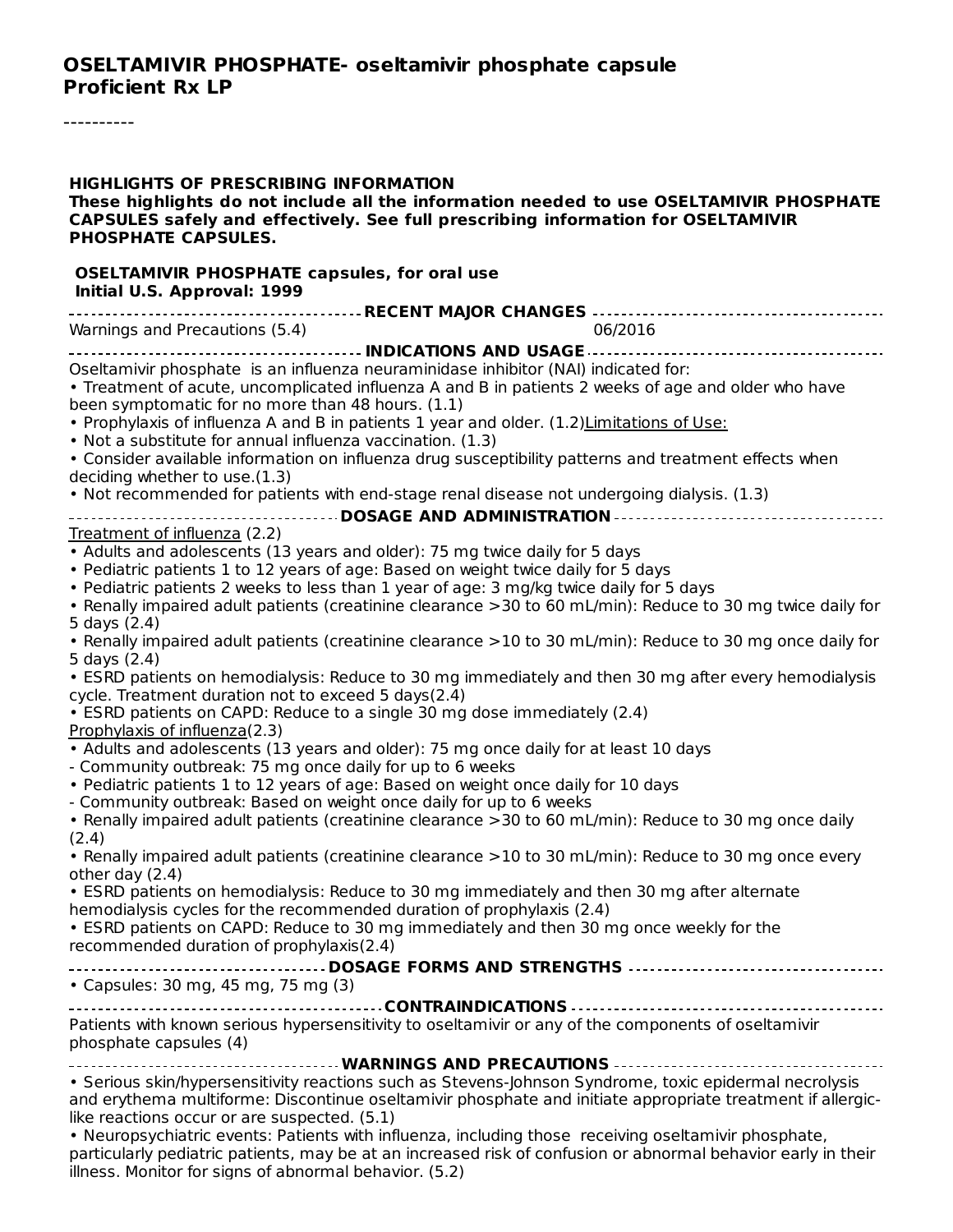#### **ADVERSE REACTIONS**

**Most common adverse reactions (>1% and more common than with placebo): • Treatment studies – Nausea, vomiting, headache.**(6.1) **• Prophylaxis studies – Nausea, vomiting, headache, pain. (**6.1)**To report SUSPECTED ADVERSE REACTIONS, contact Hetero Labs Limited at 1-866-495-1995 or FDA at 1-800-FDA-1088 or www.fda.gov/medwatch DRUG INTERACTIONS**

Live attenuated influenza vaccine (LAIV), intranasal: Avoid administration of LAIV within 2 weeks before or 48 hours after oseltamivir phosphate capsules use, unless medically indicated.(7)

#### **See 17 for PATIENT COUNSELING INFORMATION.**

illness. Monitor for signs of abnormal behavior. (5.2)

**Revised: 11/2021**

#### **FULL PRESCRIBING INFORMATION: CONTENTS\***

#### **1 INDICATIONS & USAGE**

- 1.1 Treatment of Influenza
- 1.2 Prophylaxis of Influenza
- 1.3 Limitations of Use

### **2 DOSAGE & ADMINISTRATION**

- 2.1 Dosage and Administration Overview
- 2.2 Recommended Dosage for Treatment of Influenza
- 2.3 Recommended Dosage for Prophylaxis of Influenza
- 2.4 Dosage in Patients with Renal Impairment

2.6 Emergency Preparation of Oral Suspension from 75 mg Oseltamivir Phosphate **Capsules** 

### **3 DOSAGE FORMS & STRENGTHS**

### **4 CONTRAINDICATIONS**

### **5 WARNINGS AND PRECAUTIONS**

- 5.1 Serious Skin/Hypersensitivity Reactions
- 5.2 Neuropsychiatric Events
- 5.3 Risk of Bacterial Infections

### **6 ADVERSE REACTIONS**

- 6.1 Clinical Trials Experience
- 6.2 Postmarketing Experience

### **7 DRUG INTERACTIONS**

7.1 Influenza Vaccines

7.2 Drugs Without Clinically Significant Drug Interaction with Oseltamivir Phosphate **Capsules** 

### **8 USE IN SPECIFIC POPULATIONS**

- 8.1 Pregnancy
- 8.3 Nursing Mothers
- 8.4 Pediatric Use
- 8.5 Geriatric Use
- 8.6 Renal Impairment
- 8.7 Hepatic Impairment
- 8.8 Use in Patients with Chronic Conditions
- 8.9 Immunocompromised Patients

### **10 OVERDOSAGE**

#### **11 DESCRIPTION**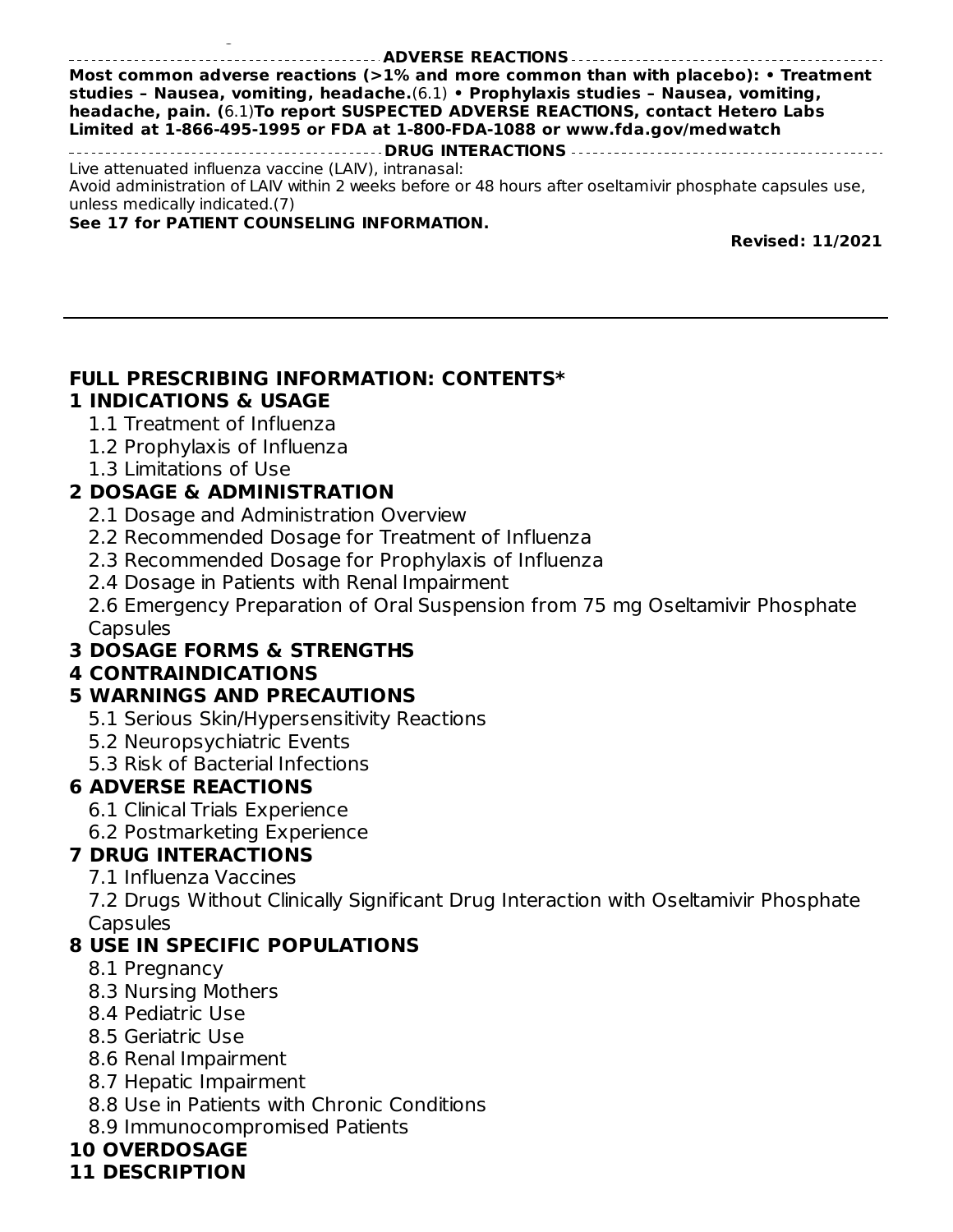## **12 CLINICAL PHARMACOLOGY**

12.1 Mechanism of Action

12.3 Pharmacokinetics

12.4 Microbiology

## **13 NONCLINICAL TOXICOLOGY**

13.1 Carcinogenesis & Mutagenesis & Impairment Of Fertility

### **14 CLINICAL STUDIES**

14.1 Treatment of Influenza

14.2 Prophylaxis of Influenza

#### **16 HOW SUPPLIED/STORAGE AND HANDLING**

#### **17 PATIENT COUNSELING INFORMATION**

\* Sections or subsections omitted from the full prescribing information are not listed.

## **FULL PRESCRIBING INFORMATION**

# **1 INDICATIONS & USAGE**

### **1.1 Treatment of Influenza**

Oseltamivir phosphate capsules are indicated for the treatment of acute, uncomplicated illness due to influenza A and B infection in patients 2 weeks of age and older who have been symptomatic for no more than 48 hours.

### **1.2 Prophylaxis of Influenza**

Oseltamivir phosphate capsules are indicated for the prophylaxis of influenza A and B in patients 1 year and older.

### **1.3 Limitations of Use**

• Oseltamivir phosphate capsules are not a substitute for early influenza vaccination on an annual basis as recommended by the Centers for Disease Control and Prevention Advisory Committee on Immunization Practices.

• Influenza viruses change over time. Emergence of resistance substitutions could decrease drug effectiveness. Other factors (for example, changes in viral virulence) might also diminish clinical benefit of antiviral drugs. Prescribers should consider available information on influenza drug susceptibility patterns and treatment effects when deciding whether to use oseltamivir phosphate capsules [see Microbiology (12.4)]. • Oseltamivir phosphate capsules are not recommended for patients with end-stage

renal disease not undergoing dialysis [see Dosage and Administration (2.4) and Use in Specific Populations (8.6)].

# **2 DOSAGE & ADMINISTRATION**

# **2.1 Dosage and Administration Overview**

Administer oseltamivir phosphate capsules for the treatment of influenza in patients 2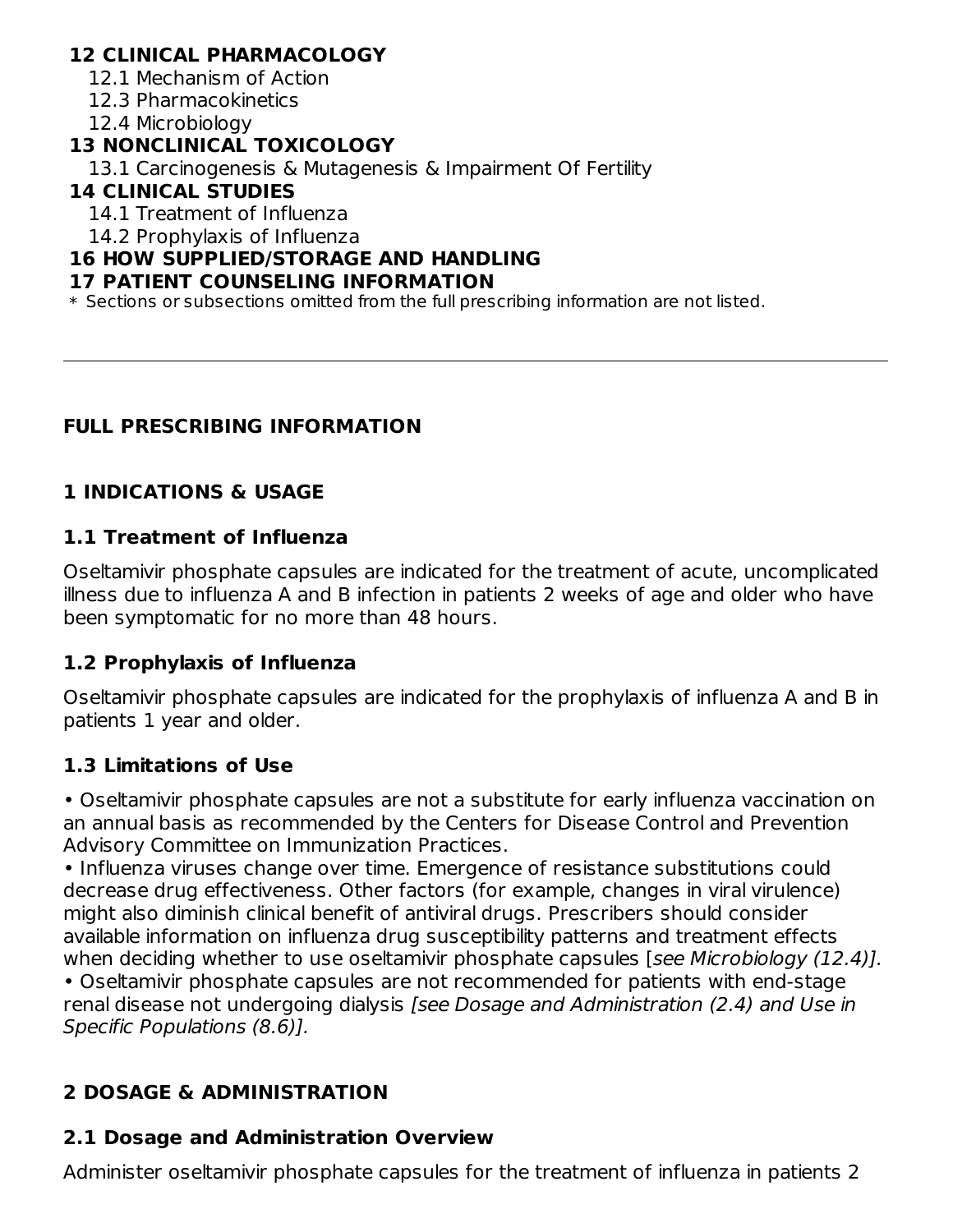weeks of age or older *[see Dosage and Administration (2.2)* Jor for prophylaxis of influenza in patients 1 year and older [see Dosage and Administration(2.3)]using: • Oseltamivir phosphate capsules

The capsules may be taken with or without food; however, tolerability may be enhanced if oseltamivir phosphate capsule are taken with food.

Adjust the oseltamivir phosphate capsules dosage in patients with moderate or severe renal impairment [see Dosage and Administration (2.4)].

For patients who cannot swallow capsules, oseltamivir phosphate for oral suspension is the preferred formulation. When oseltamivir phosphate for oral suspension is not available from wholesaler or the manufacturer, oseltamivir phosphate capsules may be opened and mixed with sweetened liquids such as regular or sugar-free chocolate syrup, corn syrup, caramel topping, or light brown sugar (dissolved in water). During emergency situations **and** when neither the oral suspension or the age-appropriate strengths of oseltamivir phosphate capsules to mix with sweetened liquids are available, then a pharmacist may prepare an emergency supply of oral suspension from oseltamivir phosphate 75 mg capsules [see Dosage and Administration (2.6)].

# **2.2 Recommended Dosage for Treatment of Influenza**

Initiate treatment with oseltamivir phosphate capsules within 48 hours of influenza symptom onset.

Adults and Adolescents (13 years of age and older)

The recommended oral dosage of oseltamivir phosphate capsules for treatment of influenza in adults and adolescents 13 years and older is 75 mg twice daily (one 75 mg capsule twice daily) for 5 days.

Pediatric Patients (2 weeks of age through 12 years of age)

Table 1 displays the recommended oral dosage of oseltamivir phosphate capsules for treatment of influenza in pediatric patients 2 weeks of age through 12 years of age and provides information about prescribing the capsule or the formulation for oral suspension.

# **2.3 Recommended Dosage for Prophylaxis of Influenza**

Initiate post-exposure prophylaxis with oseltamivir phosphate capsules within 48 hours following close contact with an infected individual. Initiate seasonal prophylaxis with oseltamivir phosphate capsules during a community outbreak.

Adults and Adolescents (13 years of age and older)

The recommended dosage of oseltamivir phosphate capsules for prophylaxis of influenza in adults and adolescents 13 years and older is 75 mg orally once daily (one 75 mg capsule once daily) for at least 10 days following close contact with an infected individual and up to 6 weeks during a community outbreak. In immunocompromised patients, oseltamivir phosphate capsules may be continued for up to 12 weeks [see Use] in Specific Populations (8.9)].The duration of protection lasts for as long as oseltamivir phosphate capsules dosing is continued.

Pediatric Patients (1 year to 12 years of age)

Table 1 displays the recommended oral dosage of oseltamivir phosphate for prophylaxis of influenza in pediatric patients 1 year to 12 years of age based on body weight and provides information about prescribing the capsule or the formulation for oral suspension. Prophylaxis in pediatric patients is recommended for 10 days following close contact with an infected individual and up to 6 weeks during a community outbreak [see Use in Specific Populations (8.4) and Clinical Studies (14.2)].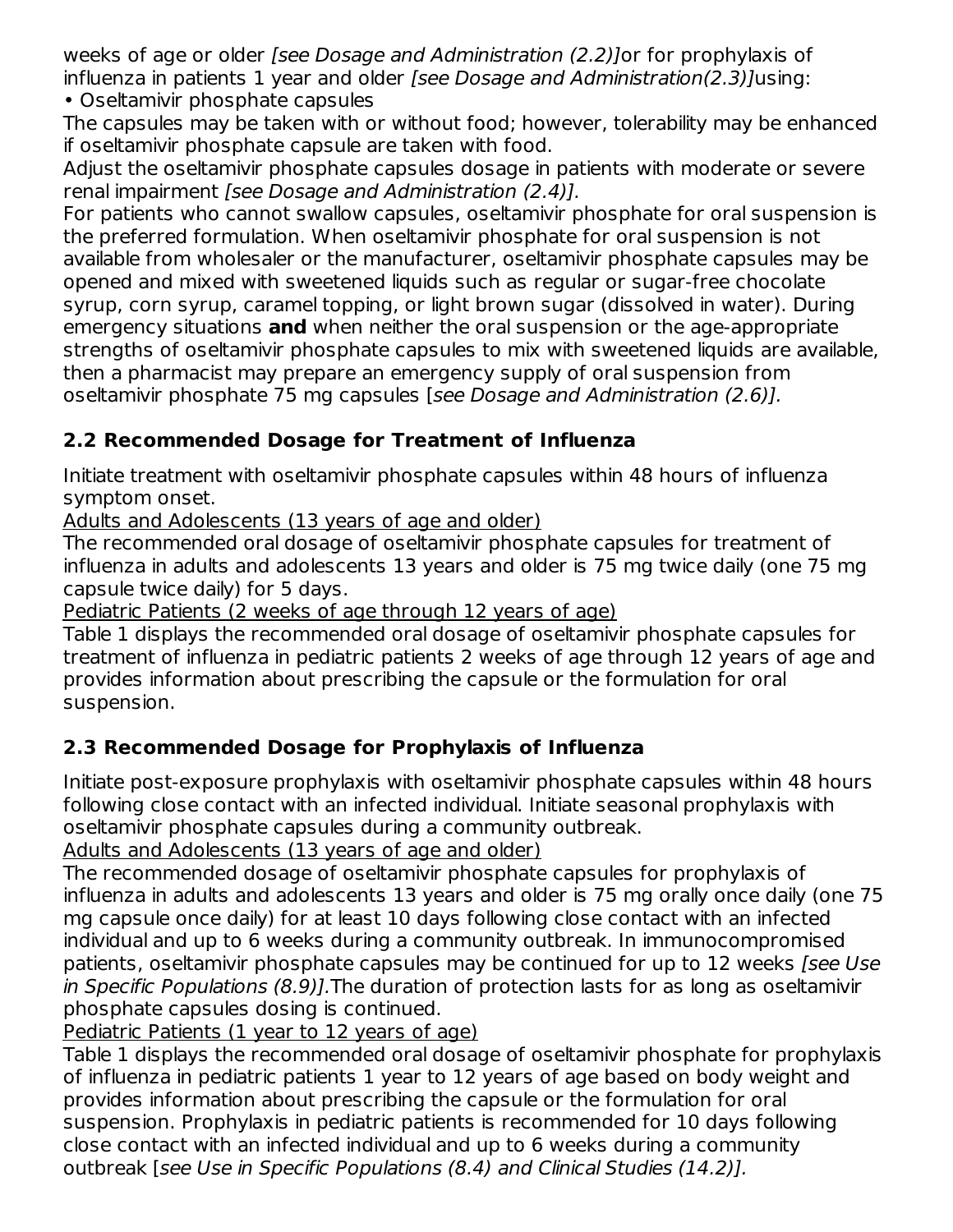## **Table 1 Oseltamivir Phosphate Dosage Recommendations in Pediatric Patients for Treatment and Prophylaxis of Influenza**

| Weight       | Treatment<br><b>Dosage</b><br>for 5 days                               | <b>Prophylaxis</b><br><b>Dosage</b><br>for 10 days $*$ | Volume of Oral Number of Number of<br><u>Suspension</u> (6<br>mg/mL)<br>for each Dose <sup><math>\dagger</math></sup> | Oral<br>to.<br><b>Dispense</b> | <b>Bottles of Capsules to</b><br><b>Dispense</b><br>Suspension(Strength) <sup>‡</sup> |
|--------------|------------------------------------------------------------------------|--------------------------------------------------------|-----------------------------------------------------------------------------------------------------------------------|--------------------------------|---------------------------------------------------------------------------------------|
|              | Patients from 2 Weeks to less than 1 Year of Age                       |                                                        |                                                                                                                       |                                |                                                                                       |
| Any weight   | 3 mg/kg <b>twice</b> Not applicable $\left[0.5 \text{ mL/kg}\right]^5$ |                                                        |                                                                                                                       | $1$ bottle                     | Not                                                                                   |
|              | daily                                                                  |                                                        |                                                                                                                       |                                | applicable                                                                            |
|              |                                                                        |                                                        | Patients 1 to 12 Years of Age Based on Body Weight                                                                    |                                |                                                                                       |
|              | 15 kg or less 30 mg <b>twice</b>                                       | 30 mg once                                             | 5 mL                                                                                                                  | 1 bottle                       | 10 Capsules                                                                           |
|              | daily                                                                  | daily                                                  |                                                                                                                       |                                | $(30 \text{ mg})$                                                                     |
| $15.1$ kg to | $45$ mg twice                                                          | $45$ mg once                                           | 7.5 mL                                                                                                                | 2 bottles                      | 10 Capsules                                                                           |
| $23$ kg      | daily                                                                  | daily                                                  |                                                                                                                       |                                | $(45 \text{ mg})$                                                                     |
| $23.1$ kg to | 60 mg twice                                                            | $60$ mg once                                           | $10 \mathrm{m}$                                                                                                       | 2 bottles                      | 20 Capsules                                                                           |
| 40 kg        | daily                                                                  | daily                                                  |                                                                                                                       |                                | $(30 \text{ mg})$                                                                     |
| 40.1 kg or   | $75$ mg twice                                                          | $75 \text{ mg}$ once                                   | $12.5$ mL                                                                                                             | 3 bottles                      | 10 Capsules                                                                           |
| more         | daily                                                                  | daily                                                  |                                                                                                                       |                                | $(75 \text{ mg})$                                                                     |

\* The recommended duration for post-exposure prophylaxis is 10 days and the recommended duration for community outbreak (seasonal/pre-exposure) prophylaxis is up to 6 weeks (or up to 12 weeks in immunocompromised patients). The amount supplied (e.g., number of bottles or capsules) for seasonal prophylaxis may be greater than for post-exposure prophylaxis.

† Use an oral dosing dispensing device that measures the appropriate volume in mL with the oral suspension.

‡ Oseltamivir phosphate capsules for oral suspension is the preferred formulation for patients who cannot swallow capsules.

§ For patients less than 1 year of age, provide an appropriate dosing device that can accurately measure and administer small volumes.

# **2.4 Dosage in Patients with Renal Impairment**

Table 2 displays the dosage recommendations for the treatment and prophylaxis of influenza in adults with various stages of renal impairment (estimated creatinine clearance of less than or equal to 90 mL per minute). Dosage modifications are recommended in adults with an estimated creatinine clearance less than or equal to 60 mL per minute [see Use in Specific Population(8.6) and Clinical Pharmacology (12.3)].

#### **Table 2 Recommended Dosage Modifications for Treatment and Prophylaxis of Influenza in Adults with Renal Impairment or End Stage Renal Disease (ESRD) on Dialysis**

| <b>Renal Impairment</b><br>(Creatinine Clearance) | <b>Recommended Treatment</b><br>Regimen* | Recommended<br><b>Prophylaxis</b><br>Regimen*t |
|---------------------------------------------------|------------------------------------------|------------------------------------------------|
| .                                                 |                                          |                                                |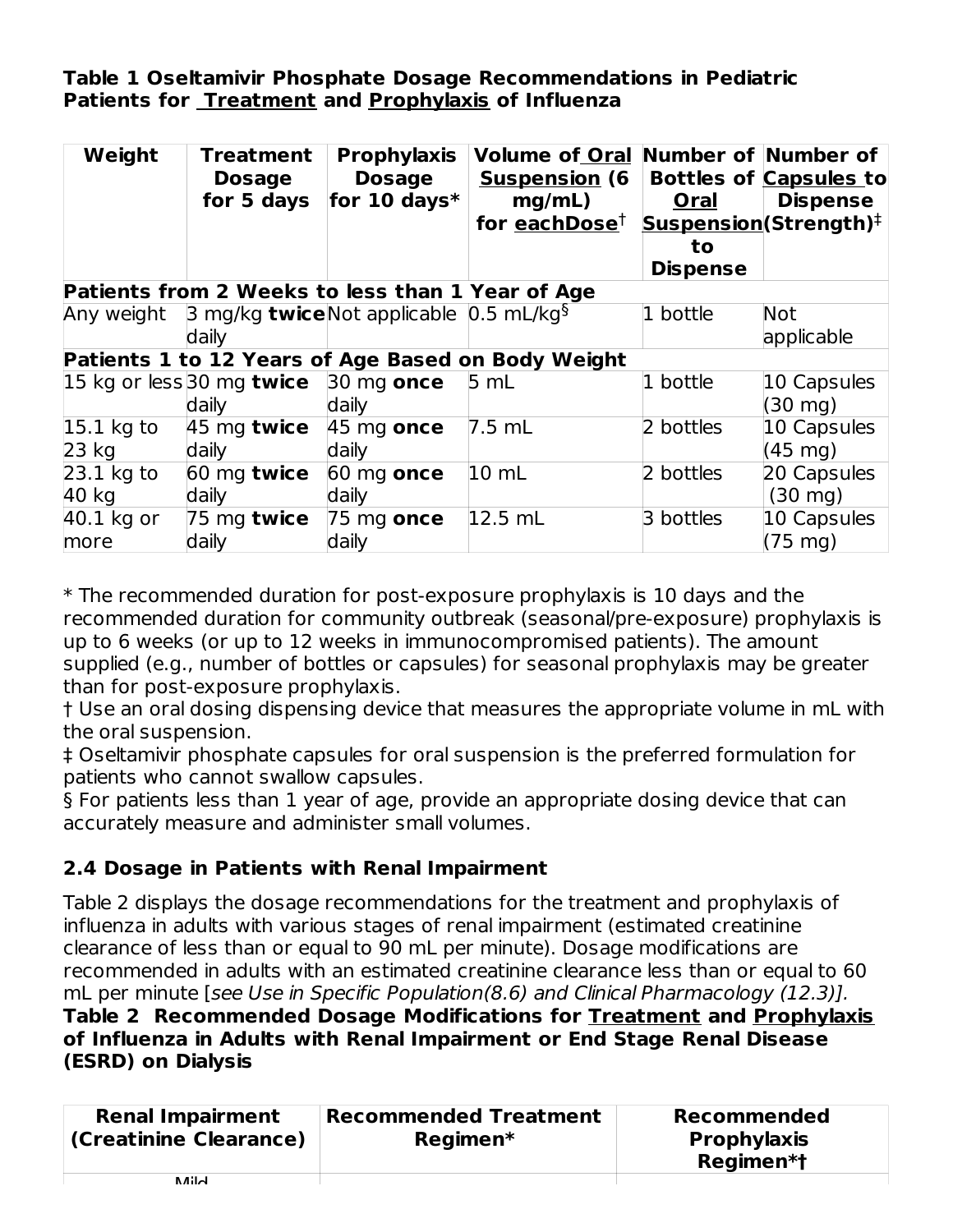| <b>IVIIIU</b><br>(>60-90 mL/minute) | 75 mg twice daily for 5 days                 | 75 mg once daily             |
|-------------------------------------|----------------------------------------------|------------------------------|
| Moderate<br>$(>30-60$ mL/minute)    | 30 mg twice daily for 5 days                 | 30 mg once daily             |
| Severe<br>$(>10-30$ mL/minute)      | 30 mg once daily for 5 days                  | 30 mg every other day        |
|                                     | 30 mg immediately and then 30                |                              |
| <b>ESRD Patients on</b>             | ma                                           | 30 mg immediately and then   |
| Hemodialysis                        | after every hemodialysis cycle               | 30 mg after alternate        |
| $(\leq 10 \text{ mL/minute})$       | (treatment duration not to<br>exceed 5 days) | hemodialysis cycles          |
| <b>ESRD Patients on</b>             |                                              |                              |
| <b>Continuous Ambulatory</b>        | A single 30 mg dose                          | 30 mg immediately and then   |
| Peritoneal Dialysis‡                | administered immediately                     | 30 mg once weekly            |
| $(\leq 10$ mL/minute)               |                                              |                              |
| <b>ESRD Patients noton</b>          | Oseltamivir phosphateis not                  | Oseltamivir phosphate is not |
| <b>Dialysis</b>                     | recommended                                  | recommended                  |

\* Capsules or oral suspension can be used for 30 mg dosing.

† The recommended duration for post-exposure prophylaxis is at least 10 days and the recommended duration for community outbreak (seasonal/pre-exposure) prophylaxis is up to 6 weeks (or up to 12 weeks in immunocompromised patients).

‡ Data derived from studies in continuous ambulatory peritoneal dialysis (CAPD) patients.

## **2.6 Emergency Preparation of Oral Suspension from 75 mg Oseltamivir Phosphate Capsules**

The following directions are provided for use only during emergency situations and when FDA-approved, commercially manufactured oseltamivir phosphate for oral suspension is not available from wholesalers or the manufacturer.

The following emergency preparation instructions will provide one patient with enough oseltamivir phosphate capsules for a 5-day course of treatment of influenza or a 10-day course of prophylaxis of influenza:

Step  $\#1$ : Determine the dosage of oseltamivir phosphate capsules for the patient [see Dosage and Administration (2.2,2.3,and 2.4)] then determine the total volume of oral suspension needed to be prepared (see Table 3).

### **Table 3 Emergency Preparation: Volume of Prepared Oral Suspension (6 mg per mL) Based Upon Oseltamivir Phosphate Capsules Dose**

| <b>Oseltamivir Phosphate Capsules</b><br>Dose* | <b>Total Volume to Prepare per</b><br><b>Patient</b> |
|------------------------------------------------|------------------------------------------------------|
| 15 mg or less                                  | 37.5 mL                                              |
| 30 mg                                          | 75 mL                                                |
| 45 mg                                          | 100 mL                                               |
| 60 mg                                          | 125 mL                                               |
| 75 mg                                          | 150 mL                                               |

\* If the oseltamivir phosphate capsules dose is between the doses listed, use the greater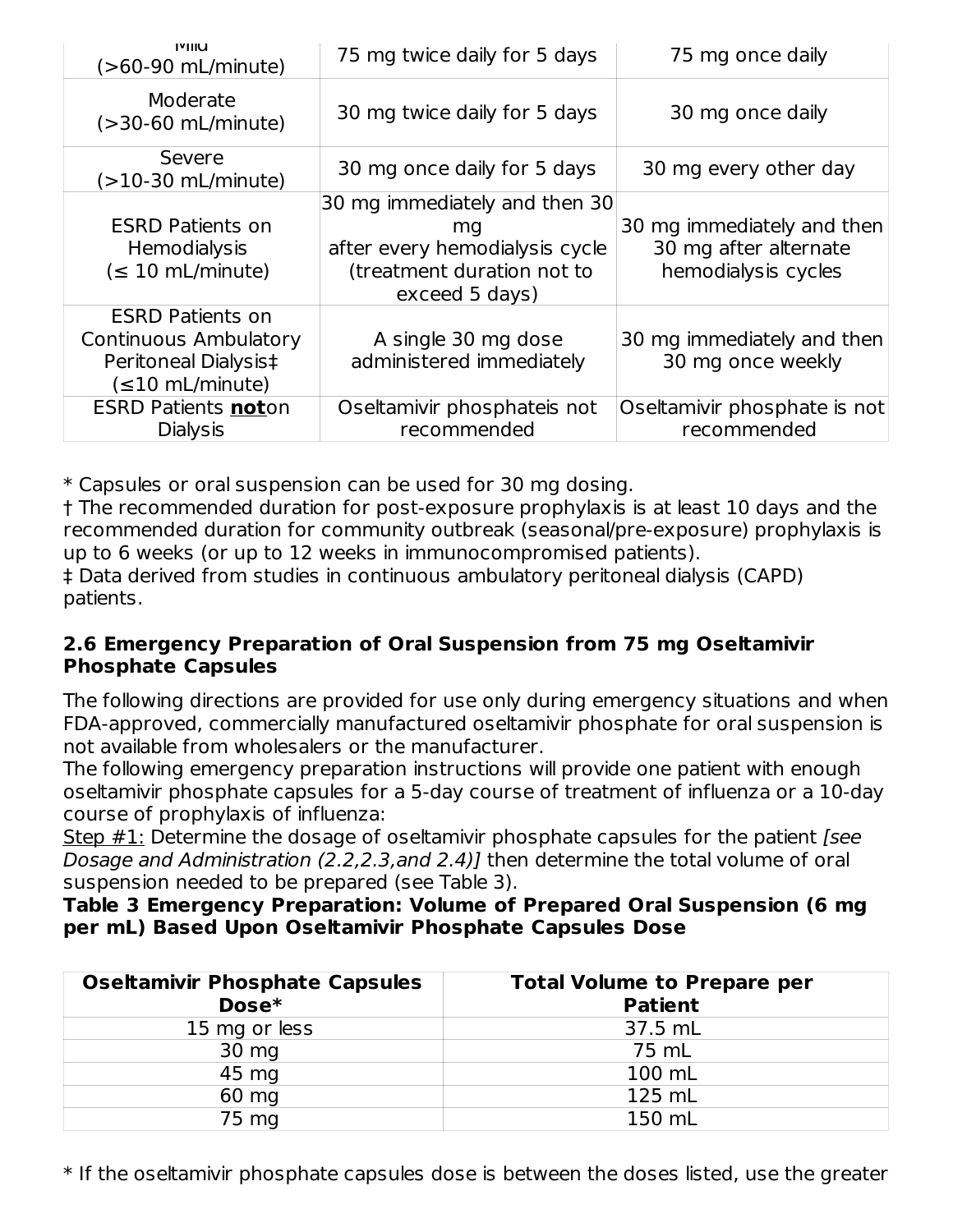listed dose to determine the total volume of prepared oral suspension. Step #2: Preparation must be performed with only one of the following vehicles (other vehicles have not been studied): Cherry Syrup (Humco®), Ora-Sweet® SF (sugar-free) (Paddock Laboratories), or simple syrup. Determine the number of capsules and the amount of water and vehicle needed to prepare the total volume (see Table 3) of prepared oral suspension (6 mg per mL) for a complete treatment or prophylaxis course (see Table 4).

**Table 4 Emergency Preparation: Number of Oseltamivir Phosphate 75 mg Capsules and Amount of Water and Vehicle Needed to Prepare the Total Volume of a Prepared Oral Suspension (6 mg per mL)**

| <b>Total Volume of</b><br><b>Prepared Oral</b><br><b>Suspension</b>                                                            | 37.5 mL       | 75 mL | 100 mL | 125 mL                            | 150 mL          |
|--------------------------------------------------------------------------------------------------------------------------------|---------------|-------|--------|-----------------------------------|-----------------|
| <b>Number of Oseltamivir</b><br>Phosphate 75 mg<br><b>Capsules (Total</b><br>Strength)*                                        | 3(225)<br>mg) |       |        | 6 (450 mg) 8 (600 mg) 10 (750 mg) | 12 (900)<br>mq) |
| <b>Amount of Water</b>                                                                                                         | $2.5$ mL      | 5 mL  | 7 mL   | 8 mL                              | 10 mL           |
| <b>Volume of Vehicle</b><br>Cherry Syrup (Humco®) OR<br>Ora-Sweet <sup>®</sup> SF (Paddock<br>Laboratories) OR simple<br>syrup | 34.5 mL       | 69 mL | 91 mL  | 115 mL                            | 137 mL          |

\*Includes overage to ensure all doses can be delivered

Step #3: Follow the instructions below for preparing the 75 mg oseltamivir phosphate capsules to produce the oral suspension (6 mg per mL):

a. Place the specified amount of water into a polyethyleneterephthalate (PET) or glass bottle (see Table 4). Constitution in other bottle types is not recommended because there is no stability data with other bottle types.

b. Carefully separate the capsule body and cap and pour the contents of the required number of oseltamivir phosphate 75 mg capsules into the PET or glass bottle.

c. Gently swirl the suspension to ensure adequate wetting of the oseltamivir phosphate powder for at least 2 minutes.

d. Slowly add the specified amount of vehicle to the bottle.

e. Close the bottle using a child-resistant cap and shake well for 30 seconds to completely dissolve the active drug and to ensure homogeneous distribution of the dissolved drug in the resulting suspension. The active drug, oseltamivir phosphate, readily dissolves in the specified vehicles. The suspension is caused by inert ingredients of oseltamivir phosphate capsules which are insoluble in these vehicles.

f. Put an ancillary label on the bottle indicating "Shake Well Before Use."

g. Instruct the parent or caregiver that any unused suspension remaining in the bottle following completion of therapy must be discarded by either affixing an ancillary label to the bottle or adding a statement to the pharmacy label instructions.

h. Place a pharmacy label on the bottle that includes the patient's name, dosing instructions, drug name and any other required information to be in compliance with all State and Federal Pharmacy Regulations. Place an appropriate expiration date on the label according to storage conditions below.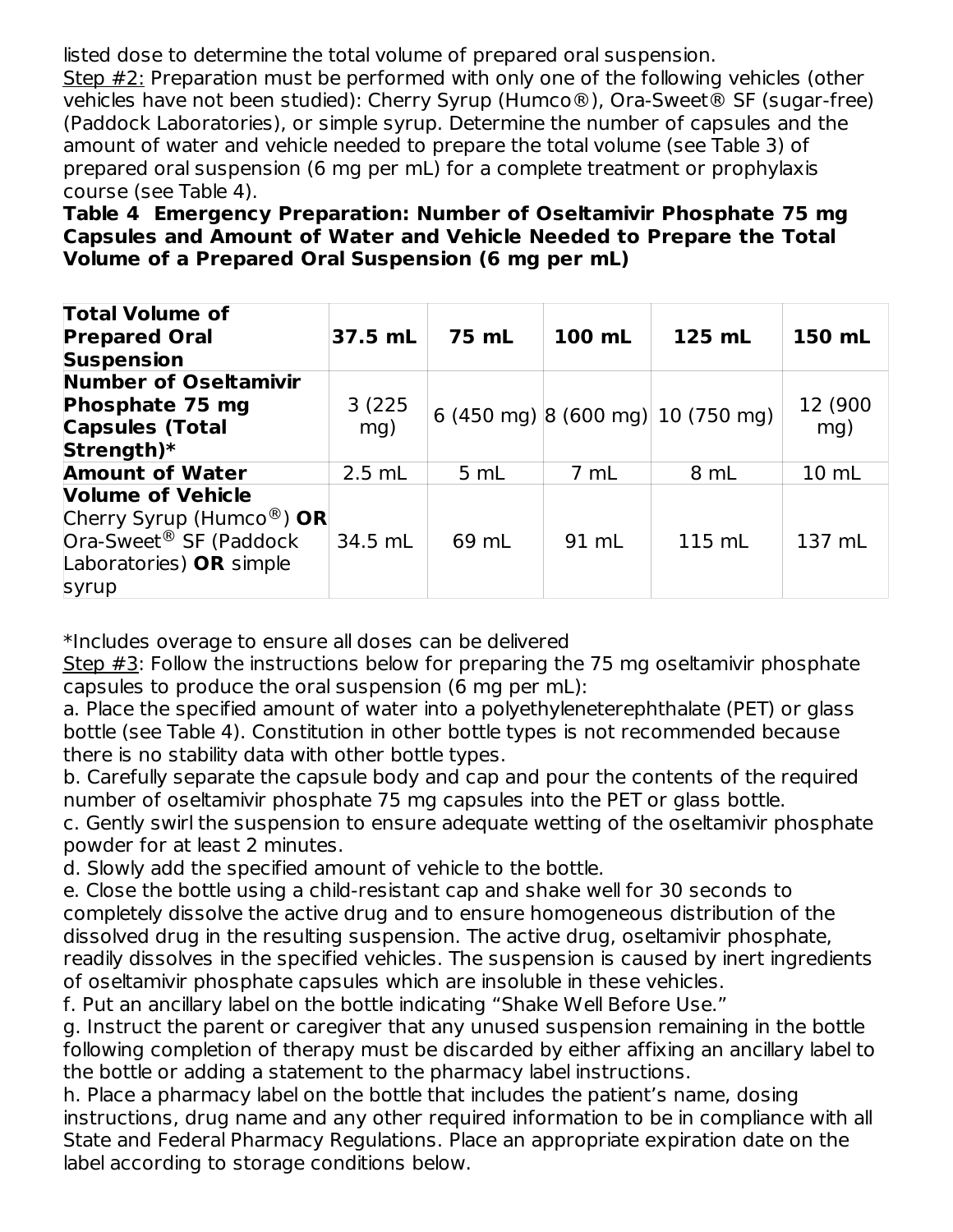i. Include the recommended dosage on the pharmacy label as per Tables 1 and 2 (see Dosage and Administration (2.2,2.3,and 2.4)].

j. Store the prepared oral suspension in glass or PET bottles either:

• In a refrigerator [2o to 8oC (36° to 46°F)]: Stable for 5 weeks when stored in a refrigerator.

• At room temperature [25oC (77°F)]: Stable for 5 days when stored at room temperature.

# **3 DOSAGE FORMS & STRENGTHS**

• Oseltamivir Phosphate Capsules USP, 30 mg (30 mg free base equivalent of the phosphate salt) are light yellow opaque cap/light yellow opaque body size '4' hard gelatin capsules imprinted with 'H' on cap and '33' on body with blue ink, filled with white to off white granular powder.

• Oseltamivir Phosphate Capsules USP, 45 mg (45 mg free base equivalent of the phosphate salt) are grey opaque cap/grey opaque body size '4' hard gelatin capsules imprinted with 'H' on cap and '32' on body with blue ink, filled with white to off white granular powder.

• Oseltamivir Phosphate Capsules USP, 75 mg (75 mg free base equivalent of the phosphate salt) are light yellow opaque cap/grey opaque body size '2' hard gelatin capsules imprinted with 'H' on cap and '5' on body with blue ink, filled with white to off white granular powder.

# **4 CONTRAINDICATIONS**

Oseltamivir phosphate capsules are contraindicated in patients with known serious hypersensitivity to oseltamivir or any component of the product. Severe allergic reactions have included anaphylaxis and serious skin reactions including toxic epidermal necrolysis, Stevens-Johnson Syndrome, and erythema multiforme *[see Warnings and* Precautions (5.1)].

# **5 WARNINGS AND PRECAUTIONS**

# **5.1 Serious Skin/Hypersensitivity Reactions**

Cases of anaphylaxis and serious skin reactions including toxic epidermal necrolysis, Stevens-Johnson Syndrome, and erythema multiforme have been reported in postmarketing experience with oseltamivir phosphate capsules. Stop oseltamivir phosphate capsules and institute appropriate treatment if an allergic-like reaction occurs or is suspected. The use of oseltamivir phosphate capsules is contraindicated in patients with known serious hypersensitivity to oseltamivir phosphate capsules [see Contraindications (4)and Adverse Reactions (6.2)].

# **5.2 Neuropsychiatric Events**

There have been postmarketing reports (mostly from Japan) of delirium and abnormal behavior leading to injury, and in some cases resulting in fatal outcomes, in patients with influenza who were receiving oseltamivir phosphate capsules *[see Adverse Reactions* (6.2)].Because these events were reported voluntarily during clinical practice, estimates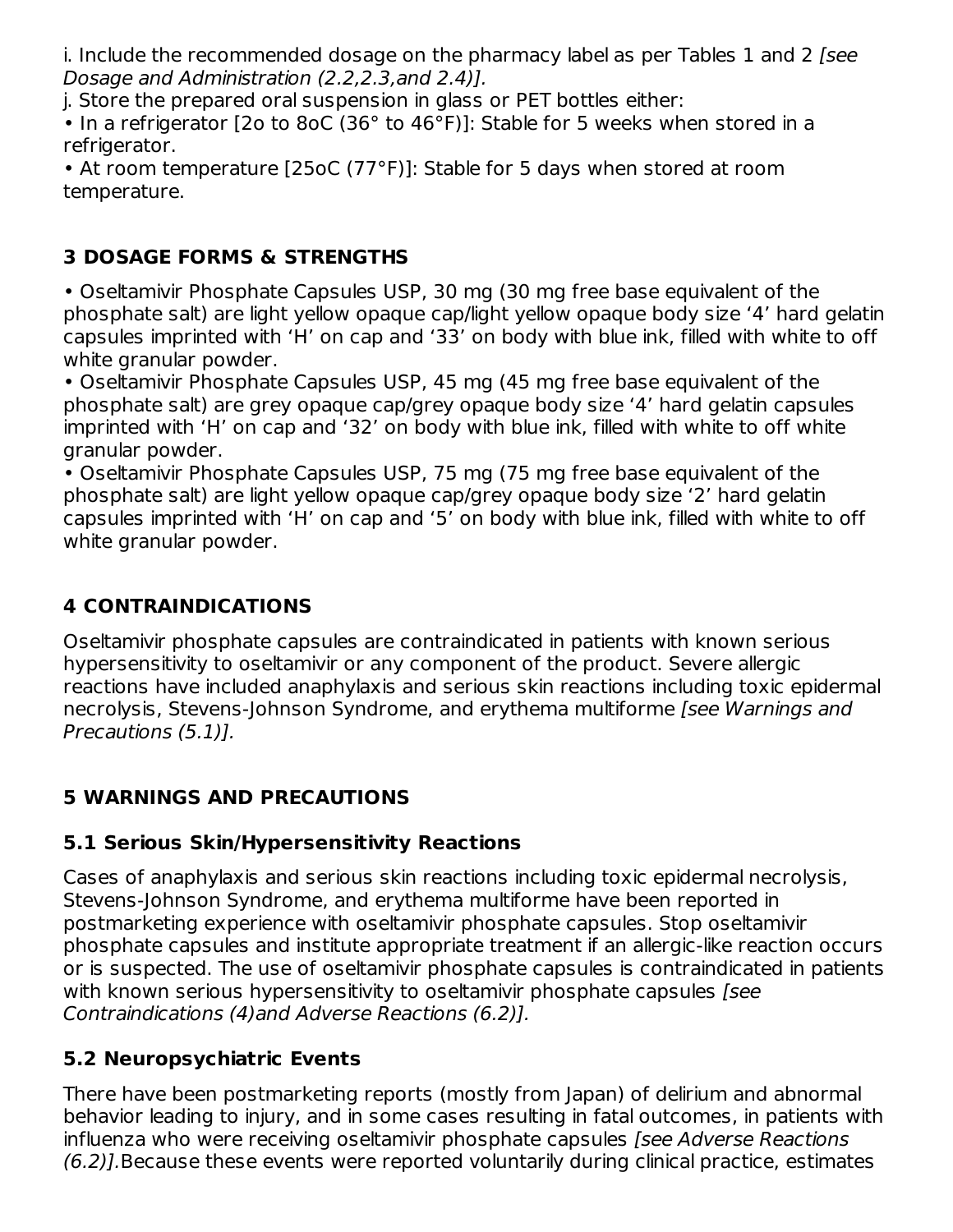of frequency cannot be made but they appear to be uncommon based on oseltamivir phosphate usage data. These events were reported primarily among pediatric patients and often had an abrupt onset and rapid resolution. The contribution of oseltamivir phosphate to these events has not been established. Influenza can be associated with a variety of neurologic and behavioral symptoms that can include events such as hallucinations, delirium, and abnormal behavior, in some cases resulting in fatal outcomes. These events may occur in the setting of encephalitis or encephalopathy but can occur without obvious severe disease. Closely monitor oseltamivir phosphatetreated patients with influenza for signs of abnormal behavior. If neuropsychiatric symptoms occur, evaluate the risks and benefits of continuing oseltamivir phosphate for each patient.

# **5.3 Risk of Bacterial Infections**

There is no evidence for efficacy of oseltamivir phosphate in any illness caused by pathogens other than influenza viruses. Serious bacterial infections may begin with influenza-like symptoms or may coexist with or occur as complications during the course of influenza. Oseltamivir phosphate has not been shown to prevent such complications. Prescribers should be alert to the potential for secondary bacterial infections and treat them as appropriate.

# **6 ADVERSE REACTIONS**

The following serious adverse reactions are discussed below and elsewhere in the labeling:

- Serious skin and hypersensitivity reactions *[see Warnings and Precautions (5.1)]*
- Neuropsychiatric events [see Warnings and Precautions(5.2)]

# **6.1 Clinical Trials Experience**

Because clinical trials are conducted under widely varying conditions, adverse reaction rates observed in the clinical trials of a drug cannot be directly compared to rates in the clinical trials of another drug and may not reflect the rates observed in practice. Adverse Reactions from Treatment and Prophylaxis Trials in Adult and Adolescent Subjects (13 years of age and older)

The overall safety profile of oseltamivir phosphate is based on data from 2,646 adult and adolescent subjects that received the recommended dosage of 75 mg orally twice daily for 5 days for treatment of influenza and 1,943 adult and adolescent subjects that received the recommended dosage of 75 mg orally once daily for up to 6 weeks for prophylaxis of influenza in clinical trials.

The most common adverse reactions in the pooled treatment and pooled prophylaxis trials in adults and adolescents are displayed in Table 5. The majority of these adverse reactions were reported on a single occasion, occurred on either the first or second treatment day and resolved spontaneously within 1 to 2 days. This summary includes otherwise healthy adults/adolescents and subjects "at risk" (subjects at higher risk of developing complications associated with influenza, e.g., elderly patients and patients with chronic cardiac or respiratory disease). In general, the safety profile in the subjects "at risk" was qualitatively similar to that in otherwise healthy adults/adolescents.**Table 5 Adverse Reactions Occurring in ≥1% of Adults and Adolescents (13 years of age and older) in Treatment and Prophylaxis Trials\***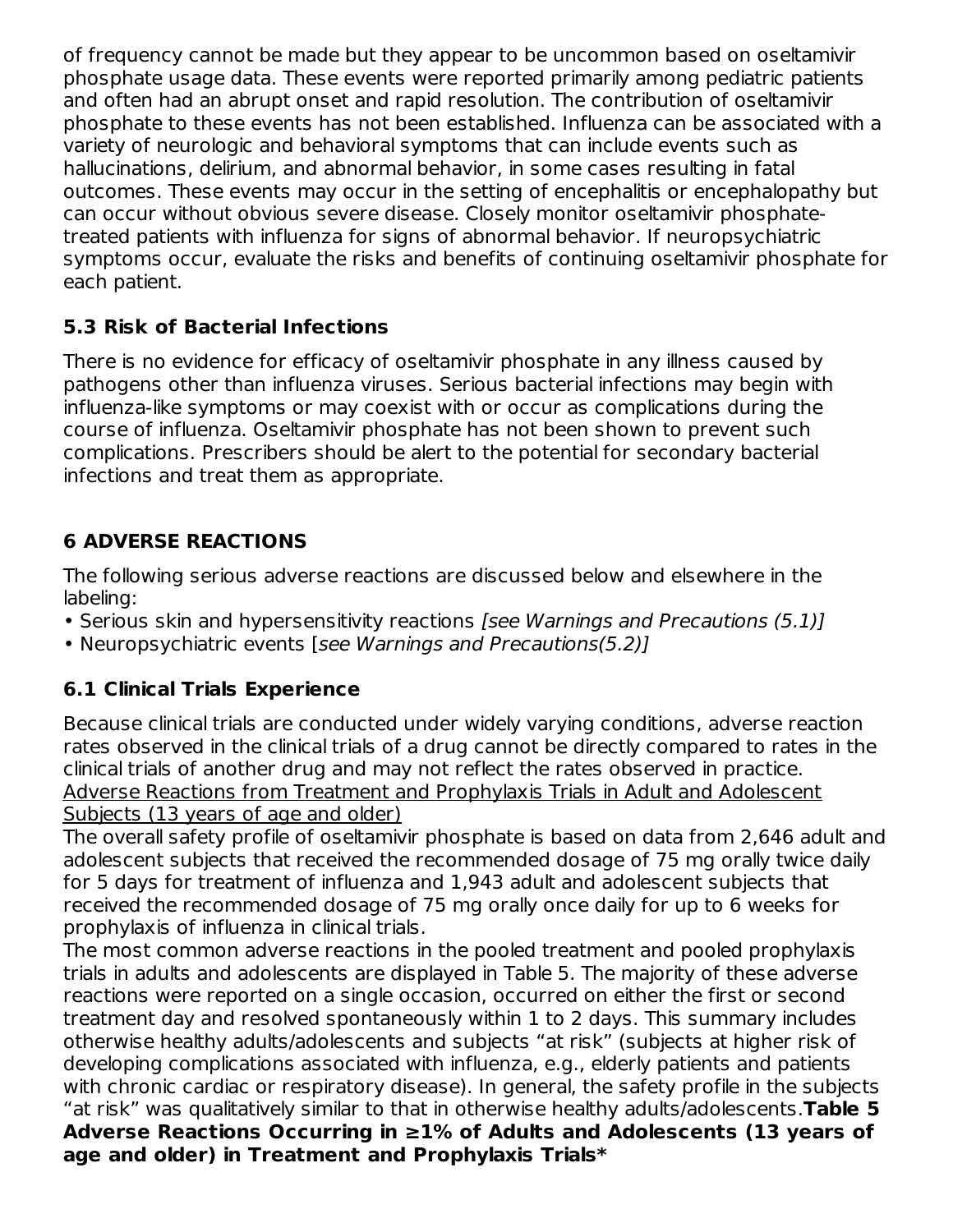|                                                                | <b>Treatment Trials</b>                                                                           |                                | <b>Prophylaxis Trials</b>                                                                        |                                |  |
|----------------------------------------------------------------|---------------------------------------------------------------------------------------------------|--------------------------------|--------------------------------------------------------------------------------------------------|--------------------------------|--|
| <b>System Organ</b><br><b>Class Adverse</b><br><b>Reaction</b> | <b>Oseltamivir</b><br><b>Phosphate</b><br><b>Capsules</b><br>75 mg twice<br>daily<br>$(n = 2646)$ | <b>Placebo</b><br>$(n = 1977)$ | <b>Oseltamivir</b><br><b>Phosphate</b><br><b>Capsules</b><br>75 mg once<br>daily<br>$(n = 1943)$ | <b>Placebo</b><br>$(n = 1586)$ |  |
| Gastrointestinal                                               |                                                                                                   |                                |                                                                                                  |                                |  |
| <b>Disorders</b>                                               |                                                                                                   |                                |                                                                                                  |                                |  |
| Nausea                                                         | 10%                                                                                               | 6%                             | 8%                                                                                               | 4%                             |  |
| Vomiting                                                       | 8%                                                                                                | 3%                             | 2%                                                                                               | 1%                             |  |
| <b>Nervous System</b><br><b>Disorders</b>                      |                                                                                                   |                                |                                                                                                  |                                |  |
| Headache                                                       | 2%                                                                                                | $1\%$                          | 17%                                                                                              | 16%                            |  |
| <b>General Disorders</b>                                       |                                                                                                   |                                |                                                                                                  |                                |  |
| Pain                                                           | $< 1\%$                                                                                           | $< 1\%$                        | 4%                                                                                               | 3%                             |  |

\*Adverse reactions that occurred in ≥1% of oseltamivir phosphate-treated adults and adolescents and ≥1% greater in oseltamivir phosphate-treated subjects compared to placebo-treated subjects in either the treatment or prophylaxis trials.

Adverse Reactions from Treatment and Prophylaxis Trials in Pediatric Subjects (1 year to 12 years of age)

A total of 1,481 pediatric subjects (including otherwise healthy pediatric subjects aged 1 year to 12 years and asthmatic pediatric subjects aged 6 to 12 years) participated in clinical trials of oseltamivir phosphate capsules for the treatment of influenza. A total of 859 pediatric subjects received treatment with oseltamivir phosphate for oral suspension either at a 2 mg per kg twice daily for 5 days or weight-band dosing. Vomiting was the only adverse reaction reported at a frequency of  $>1\%$  in subjects receiving oseltamivir phosphate capsules (16%) compared to placebo (8%). Amongst the 148 pediatric subjects aged 1 year to 12 years who received oseltamivir phosphate at doses of 30 to 60 mg once daily for 10 days in a post-exposure prophylaxis study in household contacts ( $n = 99$ ), and in a separate 6-week seasonal influenza prophylaxis safety study ( $n = 49$ ), vomiting was the most frequent adverse reaction (8% on oseltamivir phosphate versus 2% in the no prophylaxis group). Adverse Reactions from Treatment Trials in Pediatric Subjects (2 weeks to less than 1 year of age)

Assessment of adverse reactions in pediatric subjects 2 weeks to less than 1 year of age was based on two open-label studies that included safety data on 135 influenzainfected subjects 2 weeks to less than 1 year of age (including premature infants at least 36 weeks post conceptional age) exposed to oseltamivir phosphate at doses ranging from 2 to 3.5 mg per kg of the formulation for oral suspension twice daily orally for 5 days. The safety profile of oseltamivir phosphate was similar across the age range studied, with vomiting (9%), diarrhea (7%) and diaper rash (7%) being the most frequently reported adverse reactions, and was generally comparable to that observed in older pediatric and adult subjects.

Adverse Reactions from the Prophylaxis Trial in Immunocompromised Subjects In a 12-week seasonal prophylaxis study in 475 immunocompromised subjects, including 18 pediatric subjects 1 year to 12 years of age, the safety profile in the 238 subjects receiving oseltamivir phosphate capsules 75 mg once daily was consistent with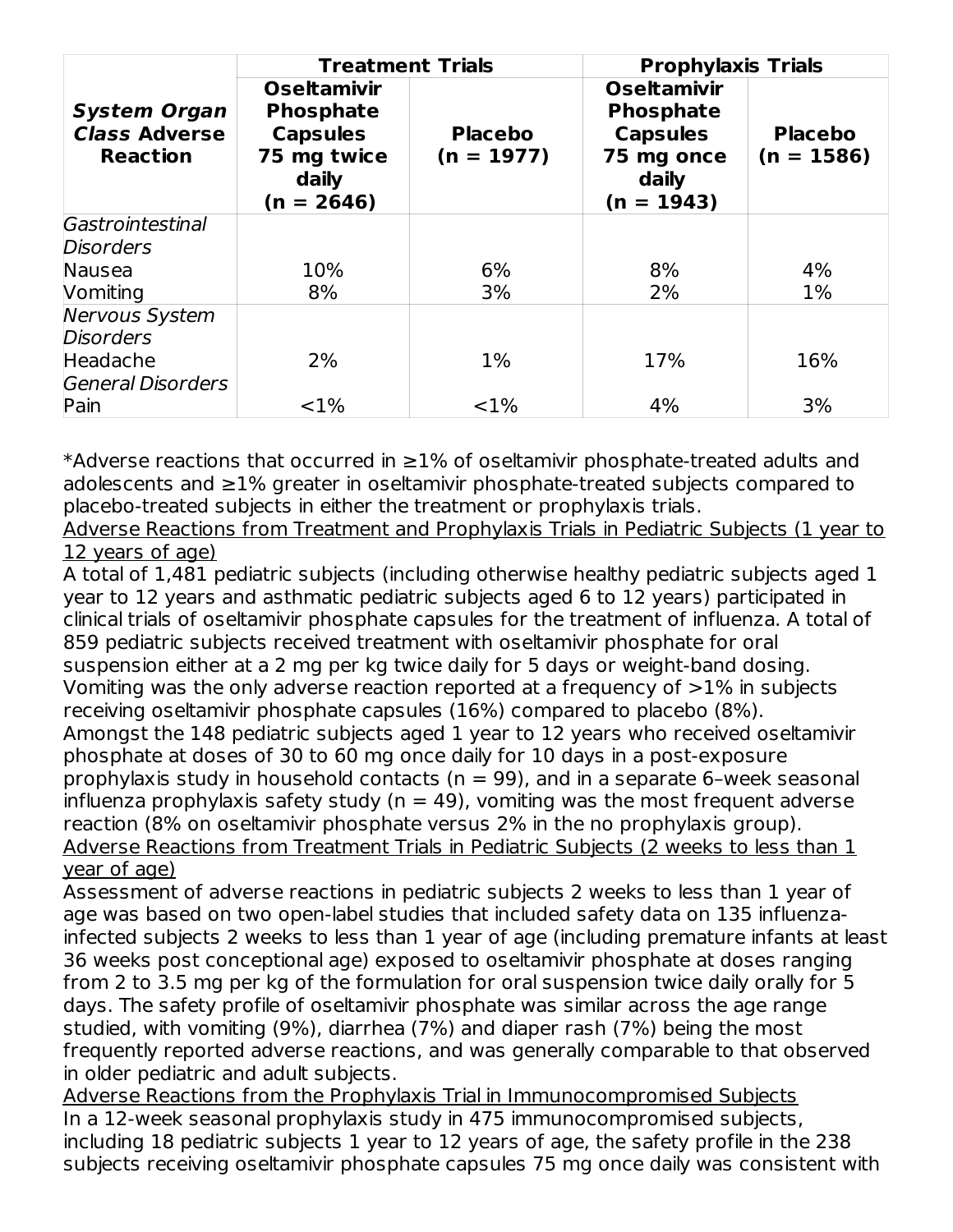that previously observed in other oseltamivir phosphate prophylaxis clinical trials [see Clinical Studies (14.2)].

# **6.2 Postmarketing Experience**

The following adverse reactions have been identified during post-approval use of oseltamivir phosphate. Because these reactions are reported voluntarily from a population of uncertain size, it is not possible to reliably estimate their frequency or establish a causal relationship to oseltamivir phosphate exposure.

General disorders and administration site conditions: Swelling of the face or tongue, allergy, anaphylactic/anaphylactoid reactions, hypothermia

Skin and subcutaneous tissue disorders: Rash, dermatitis, urticaria, eczema, toxic epidermal necrolysis, Stevens-Johnson Syndrome, erythema multiforme *[see Warnings* and Precautions (5.1)]Gastrointestinal Disorders: Gastrointestinal bleeding, hemorrhagic colitis

Cardiac Disorders: Arrhythmia

Hepatobiliary Disorders: Hepatitis, abnormal liver function tests

Nervous System Disorders: Seizure

Metabolism and Nutrition Disorders: Aggravation of diabetes

Psychiatric Disorders: Abnormal behavior, delirium, including symptoms such as hallucinations, agitation, anxiety, altered level of consciousness, confusion, nightmares, delusions [see Warnings and Precautions (5.2)]

# **7 DRUG INTERACTIONS**

# **7.1 Influenza Vaccines**

# Live Attenuated Influenza Vaccine

The concurrent use of oseltamivir phosphate with live attenuated influenza vaccine (LAIV) intranasal has not been evaluated. However, because of the potential for oseltamivir phosphate to inhibit replication of live vaccine virus and possibly reduce the efficacy of LAIV, avoid administration of LAIV within 2 weeks before or 48 hours after oseltamivir phosphate capsules administration, unless medically indicated.

Inactivated Influenza Vaccine

Inactivated influenza vaccine can be administered at any time relative to use of oseltamivir phosphate.

## **7.2 Drugs Without Clinically Significant Drug Interaction with Oseltamivir Phosphate Capsules**

No dose adjustments are needed for either oseltamivir or the concomitant drug when coadministering oseltamivir with amoxicillin, acetaminophen, aspirin, cimetidine, antacids (magnesium and aluminum hydroxides and calcium carbonates), rimantadine, amantadine, or warfarin [see Clinical Pharmacology (12.3)].

# **8 USE IN SPECIFIC POPULATIONS**

# **8.1 Pregnancy**

Pregnancy Category C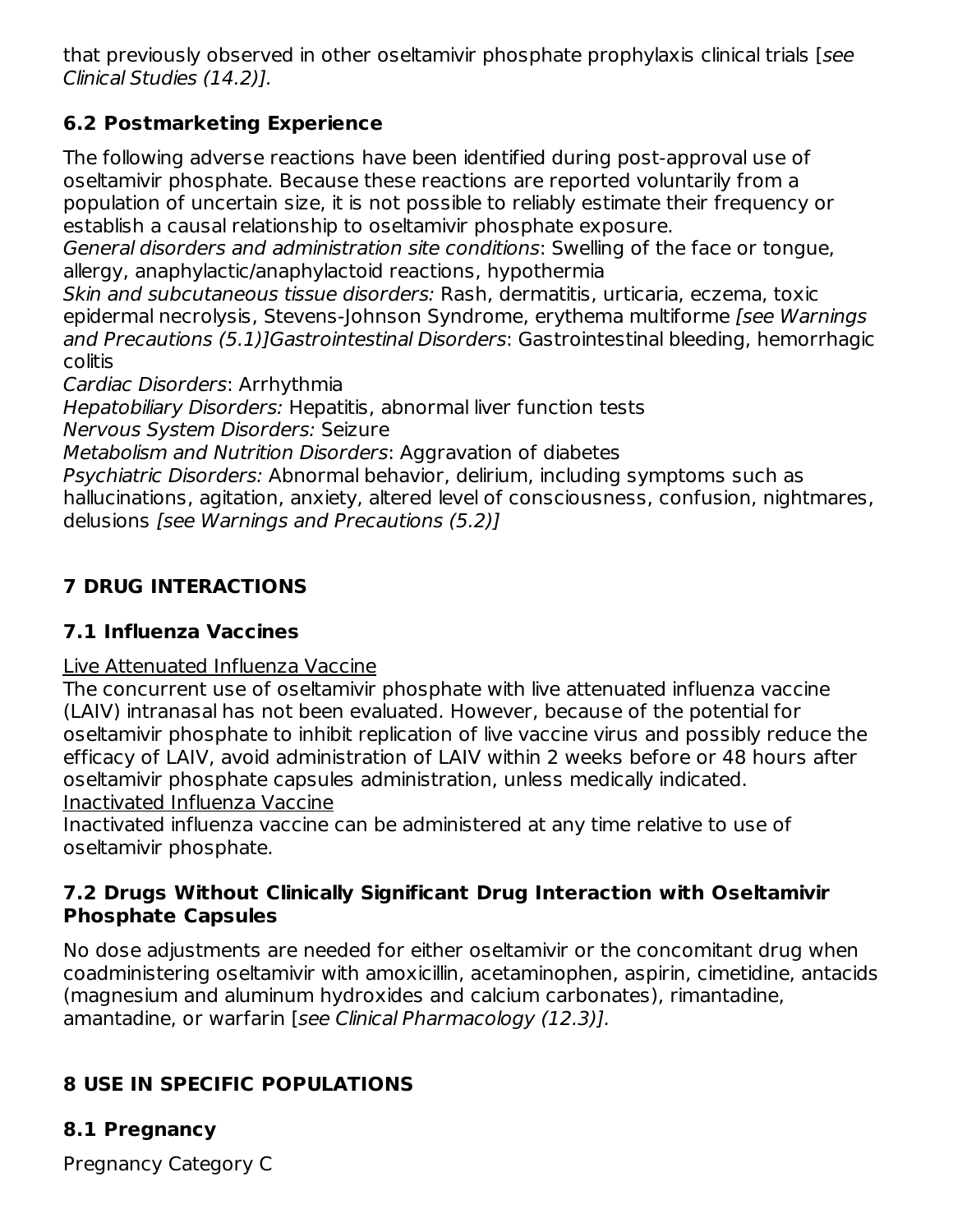## Risk Summary

There are no adequate and well-controlled studies with oseltamivir phosphate in pregnant women. Available published epidemiological data suggest that oseltamivir phosphate, taken in any trimester, is not associated with an increased risk of birth defects. However, these studies individually are limited by small sample sizes, use of different comparison groups, and some lacked information on dose, which preclude a definitive assessment of the risk. In animal studies, there was a dose-dependent increase in the incidence rates of a variety of minor skeletal abnormalities and variants in offspring of rats and rabbits exposed at maternally toxic doses 100 and 50 times human exposures, respectively. Oseltamivir phosphate capsules should be used during pregnancy only if the potential benefit justifies the potential risk to the fetus [see Clinical Pharmacology (12.3)].

### Clinical Considerations

## Disease-Associated Maternal and/or Embryo/Fetal Risk

Pregnant women are at higher risk of severe complications from influenza, which may lead to adverse pregnancy and/or fetal outcomes including maternal death, still births, birth defects, preterm delivery, low birth weight and small for gestational age. Data

#### Human Data

Published prospective and retrospective observational studies of approximately 1,500 women exposed to oseltamivir phosphate during pregnancy, including approximately 400 women exposed in the first trimester, suggest that the observed rate of congenital malformations was not increased above the rate in the general comparison population, regardless of when therapy was administered during the gestational period. However, individually, none of these studies had adequate sample sizes and some lacked information on dose, which preclude a definitive assessment of the risk. Animal Data

Studies for effects on embryo-fetal development were conducted in rats (50, 250, and 1500 mg/kg/day) and rabbits (50, 150, and 500 mg/kg/day) by the oral route. Relative exposures at these doses were, respectively, 2, 13, and 100 times human exposure in the rat and 4, 8, and 50 times human exposure in the rabbit, based on AUC. Pharmacokinetic studies indicated that there was fetal exposure in both species. In the rat study, minimal maternal toxicity was reported in the 1500 mg/kg/day group. In the rabbit study, slight and marked maternal toxicities were observed, respectively, in the 150 and 500 mg/kg/day groups. At the maternally toxic doses, statistically significant increases in the incidence rates of a variety of minor skeletal abnormalities and variants were observed in the exposed offspring. However, the individual incidence rate of each skeletal abnormality or variant remained within the background rates of occurrence in the species studied.

# **8.3 Nursing Mothers**

### Risk Summary

Based on limited published data, oseltamivir and oseltamivir carboxylate are present in human milk at low levels considered unlikely to lead to toxicity in the breastfed infant. Exercise caution when oseltamivir phosphate is administered to a nursing woman.

# **8.4 Pediatric Use**

### Treatment of Influenza

The safety and efficacy of oseltamivir phosphate for the treatment of influenza in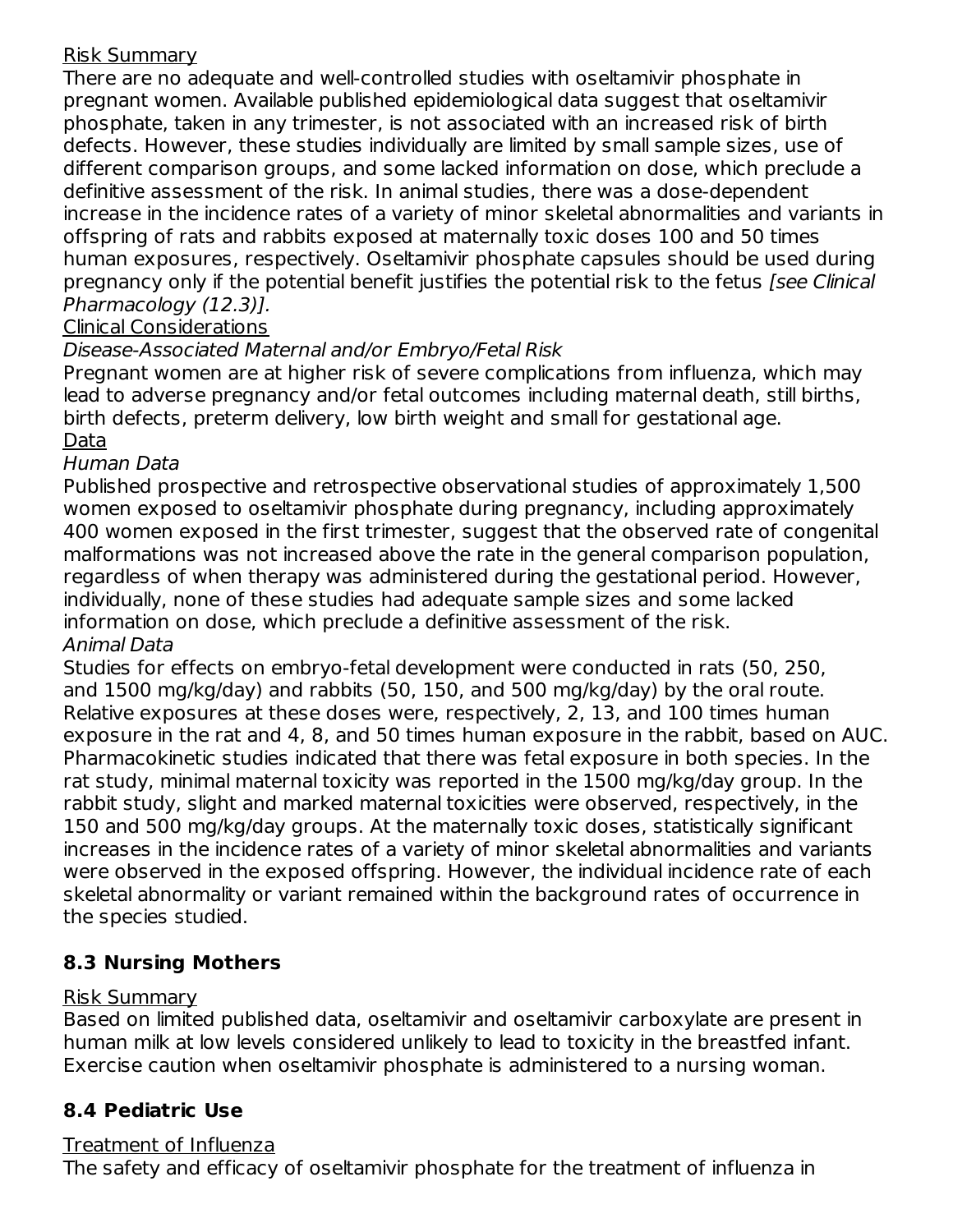pediatric patients 2 weeks old to 17 years of age has been established (see Dosage and Administration (2.2), Clinical Pharmacology (12.3), and (Clinical Studies (14.1)] and is based on:

• 13 to 17 years of age: Safety and efficacy in adolescent patients 13 to 17 years of age was supported by adequate and well-controlled trials in adults and adolescents and younger pediatric patients and safety data in adolescents treated with oseltamivir phosphate in a study of treatment and prophylaxis.

• 1 year to 12 years of age: Safety and efficacy in pediatric patients 1 year to 12 years of age was supported by results of one double-blind, placebo-controlled trial in 452 pediatric patients with influenza in whom oseltamivir phosphate 2 mg per kg twice daily or placebo was administered within 48 hours of symptom onset [see Clinical Studies(14.1)].Additional safety information was provided in a double-blind, placebocontrolled trial in pediatric patients 6 to 12 years of age with known asthma. Efficacy could not be established in pediatric patients with asthma.

• 2 weeks to less than 1 year of age: Safety and efficacy in pediatric patients 2 weeks to less than 1 year of age is supported by adequate and well-controlled trials in adults and older pediatric patients and two open-label trials of oseltamivir phosphate (2 to 3.5 mg per kg twice daily for 5 days) in 136 pediatric subjects 2 weeks to less than 1 year of age. In these two trials, the oseltamivir plasma concentrations in these subjects were similar to or higher than the oseltamivir plasma concentrations observed in older pediatric subjects and adults [see Clinical Pharmacology(12.3)and Clinical Studies (14.1)]. The safety and efficacy of oseltamivir phosphate for treatment of influenza in pediatric patients less than 2 weeks of age have not been established.

Prophylaxis of Influenza

The safety and efficacy of oseltamivir phosphate for the prophylaxis of influenza in pediatric patients 1 year to 17 years old has been established [see Dosage and Administration (2.3),Clinical Pharmacology(12.3),and Clinical Studies (14.2)]and is based on:

• 13 to 17 years of age: Prophylaxis in adolescent patients 13 to 17 years of age is supported by one randomized, placebo-controlled post-exposure household prophylaxis trial of oseltamivir phosphate 75 mg taken orally once daily for 7 days in household contacts including 207 adolescents [see Clinical Studies (14.2)].

The safety and efficacy of oseltamivir phosphate for prophylaxis of influenza have not been established for pediatric patients less than 1 year of age.

# **8.5 Geriatric Use**

# Treatment of Influenza

Of the 4,765 adults in clinical trials of oseltamivir phosphate for the treatment of influenza, 948 (20%) were 65 years and older, while 329 (7%) were 75 years and older. In three double-blind, placebo-controlled trials in the treatment of influenza in patients at least 65 years old, that enrolled 741 subjects (374 received placebo and 362 received oseltamivir phosphate), no overall differences in safety or effectiveness were observed between these subjects and younger subjects, and other reported clinical experience has not identified differences in responses between the elderly and younger subjects [see Clinical Studies (14.1)].

# Prophylaxis of Influenza

Of the 4,603 adults in clinical trials of oseltamivir phosphate for the prophylaxis of influenza, 1,046 (23%) were 65 years and older, while 719 (16%) were 75 years and older. In a randomized, placebo-controlled trial in elderly residents of nursing homes who took oseltamivir phosphate for up to 42 days for the prophylaxis of influenza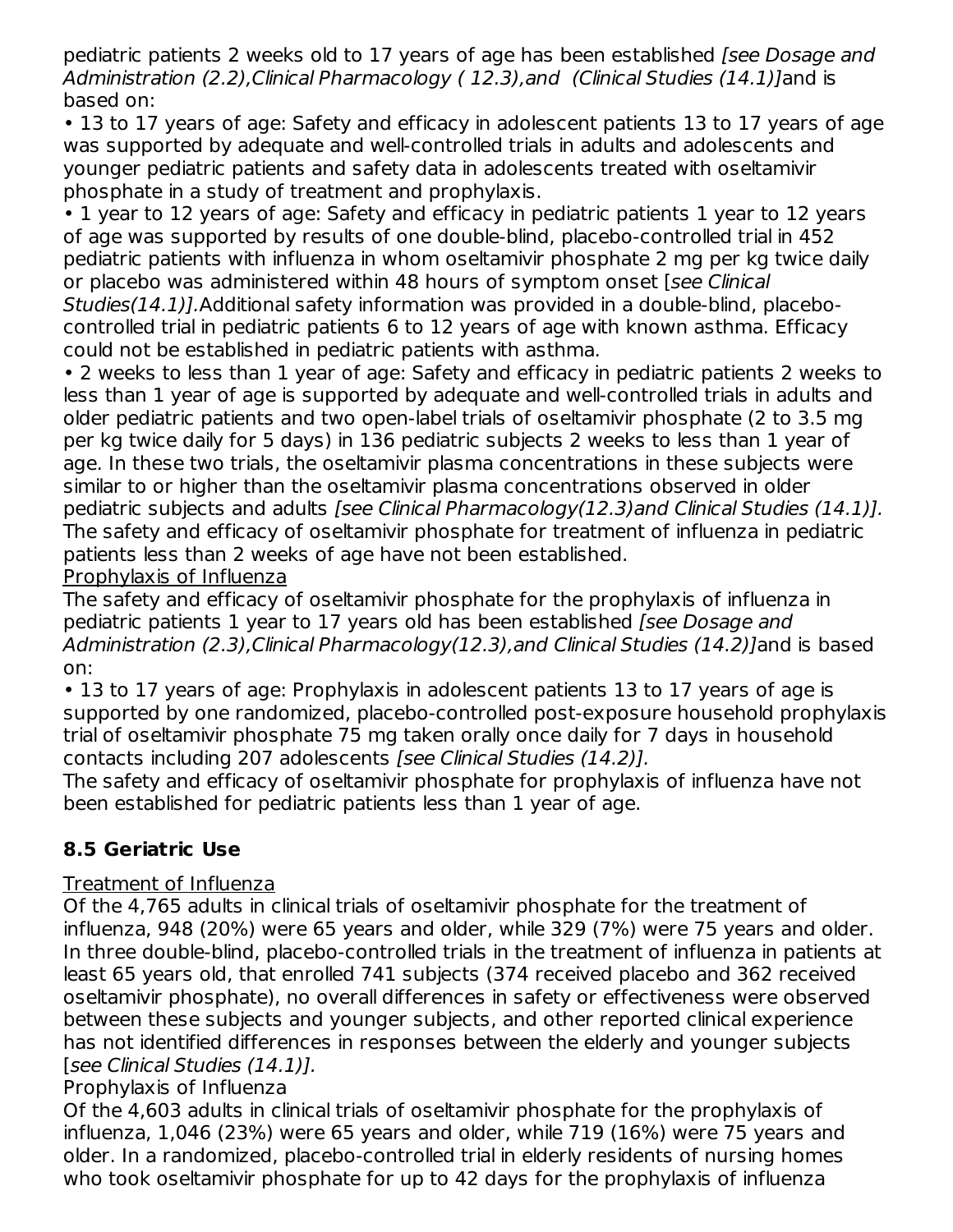who took oseltamining the phosphate for up to 42 days for the prophylaxis of influenza of influenza of influenza (oseltamivir phosphate n=276, placebo n=272), no overall differences in safety or effectiveness were observed between these subjects and younger subjects, and other reported clinical experience has not identified differences in responses between the elderly and younger subjects [see Clinical Studies (14.2)].

# **8.6 Renal Impairment**

Patients with renal impairment had higher blood levels of oseltamivir carboxylate compared to patients with normal renal function which may increase the risk of oseltamivir phosphate-associated adverse reactions. Therefore, dosage adjustment is recommended for patients with a serum creatinine clearance between 10 and 60 mL/minute and for patients with end-stage renal disease (ESRD) undergoing routine hemodialysis or continuous peritoneal dialysis treatment [see Dosage and Administration (2.4)].Oseltamivir phosphate is not recommended for patients with ESRD not undergoing dialysis [see Indications and Usage (1.3)and Clinical Pharmacology (12.3)].

# **8.7 Hepatic Impairment**

No dosage adjustment is required in patients with mild to moderate hepatic impairment. The safety and pharmacokinetics in patients with severe hepatic impairment have not been evaluated [see Clinical Pharmacology (12.3)].

# **8.8 Use in Patients with Chronic Conditions**

Efficacy of oseltamivir phosphate in the treatment of influenza in patients with chronic cardiac disease and/or respiratory disease was evaluated in one randomized, placebocontrolled clinical trial. Efficacy in this population, as measured by time to alleviation of all symptoms, was not established but no new safety signals were identified [see Clinical Studies (14.1)].

No clinical trial data are available regarding treatment of influenza in patients with any medical condition sufficiently severe or unstable to be considered at imminent risk of requiring hospitalization.

# **8.9 Immunocompromised Patients**

Efficacy of oseltamivir phosphate for the treatment or prophylaxis of influenza has not been established in immunocompromised patients [see Clinical Studies (14.2)].Safety of oseltamivir phosphate for prophylaxis of influenza has been demonstrated for up to 12 weeks in immunocompromised patients [see Adverse Reactions (6.1)].

# **10 OVERDOSAGE**

Reports of overdoses with oseltamivir phosphate have been received from clinical trials and during postmarketing experience. In the majority of cases reporting overdose, no adverse reactions were reported. Adverse reactions reported following overdose were similar in nature to those observed with therapeutic doses of oseltamivir phosphate [see Adverse Reactions (6)].

# **11 DESCRIPTION**

Oseltamivir phosphate, an influenza neuraminidase inhibitor (NAI), is available as: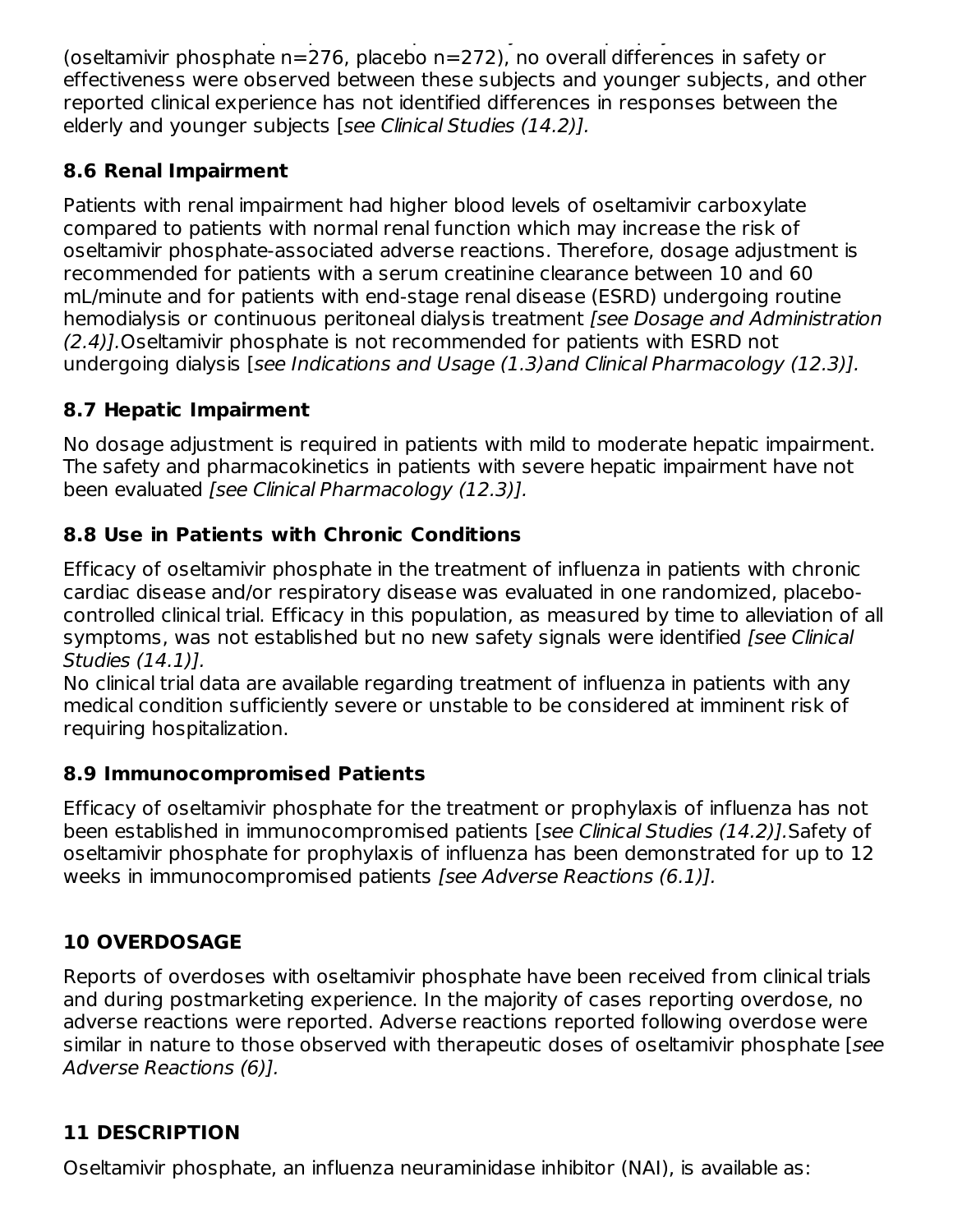• Capsules containing 30 mg, 45 mg, or 75 mg of oseltamivir for oral use, in the form of oseltamivir phosphate

In addition to the active ingredient, each capsule contains croscarmellose sodium, povidone, pregelatinized starch, sodium stearyl fumarate and talc. The 30 mg capsule shell contains gelatin, titanium dioxide, yellow iron oxide and red iron oxide. The 45 mg capsule shell contains gelatin, titanium dioxide and black iron oxide. The 75 mg capsule shell contains gelatin, titanium dioxide, yellow iron oxide, black iron oxide and red iron oxide. Each capsule is printed with blue ink, which includes shellac, propylene glycol, strong ammonia solution and FD&C Blue No. 2 as the colorant.

The botanical source for pregelatinized starch is maize starch.

Oseltamivir phosphate USP is a white to off-white powder with the chemical name [3R- (3α,4β,5α)]-Ethyl 4-(acetyl amino)-5-amino-3-(1-ethylpropoxy)-1-cyclohexene-1 carboxylate phosphate (1:1). The molecular formula is  $\mathsf{C}_{16}\mathsf{H}_{28}\mathsf{N}_{2}\mathsf{O}_{4}$ .  $\mathsf{H}_{3}\mathsf{PO}_{4}$ . The relative molecular mass is 410.40 for oseltamivir phosphate salt. The structural formula is as follows:



# **12 CLINICAL PHARMACOLOGY**

### **12.1 Mechanism of Action**

Oseltamivir is an antiviral drug with activity against influenza virus [see Microbiology  $(12.4)$ .

# **12.3 Pharmacokinetics**

### Absorption and Bioavailability

Oseltamivir is absorbed from the gastrointestinal tract after oral administration of oseltamivir phosphate capsules and is extensively converted predominantly by hepatic esterases to oseltamivir carboxylate. At least 75% of an oral dose reaches the systemic circulation as oseltamivir carboxylate and less than 5% of the oral dose reaches the systemic circulation as oseltamivir (see Table 6).

**Table 6 Mean (% CV) Pharmacokinetic Parameters of Oseltamivir and Oseltamivir Carboxylate Following Multiple Dosing of 75 mg Capsules Twice Daily (n=20)**

| <b>Parameter</b>                              | <b>Oseltamivir</b> | <b>Oseltamivir</b><br>Carboxylate |
|-----------------------------------------------|--------------------|-----------------------------------|
| $\sim$<br>$\mathsf{C}_{\mathsf{max}}$ (ng/mL) | 65(26)             | 348 (18)                          |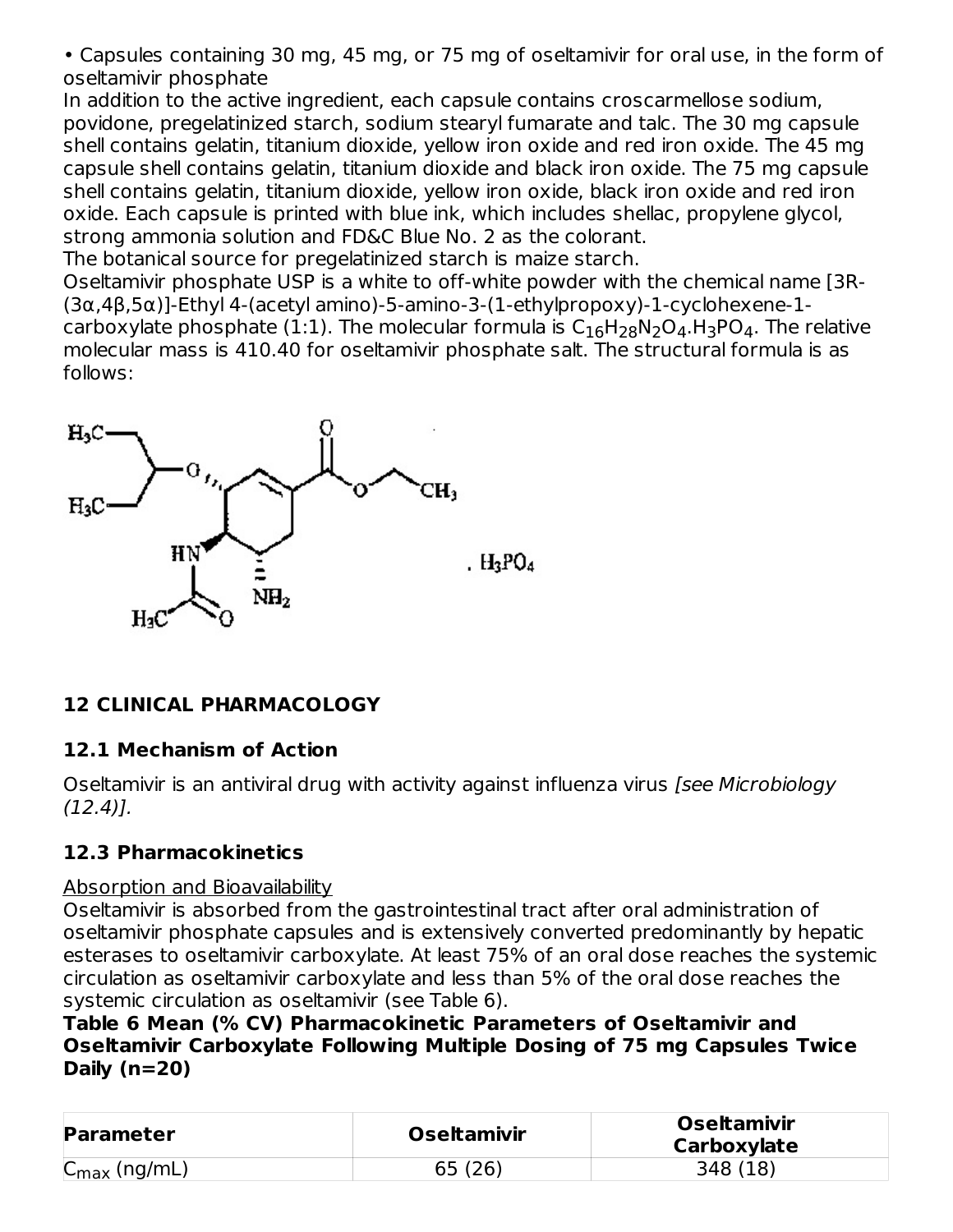| $\mathsf{AUC}_{0\text{-}12\mathsf{h}}$<br>$(nq \cdot h/mL)$<br>- 11 A J J J | 12.0<br>_____<br>--- | $\sqrt{2710}$ (20)<br><u>_ , _ ,</u> |
|-----------------------------------------------------------------------------|----------------------|--------------------------------------|

Plasma concentrations of oseltamivir carboxylate are proportional to doses up to 500 mg given twice daily (about 6.7 times the maximum recommended oseltamivir phosphate dosage) [see Dosage and Administration (2)].Coadministration with food had no significant effect on the peak plasma concentration (551 ng/mL under fasted conditions and 441 ng/mL under fed conditions) and the area under the plasma concentration time curve (6218 ng·h/mL under fasted conditions and 6069 ng·h/mL under fed conditions) of oseltamivir carboxylate.

#### **Distribution**

The volume of distribution (V<sub>ss</sub>) of oseltamivir carboxylate, following intravenous administration in 24 subjects (oseltamivir phosphate is not available as an IV formulation), ranged between 23 and 26 liters.

The binding of oseltamivir carboxylate to human plasma protein is low (3%). The binding of oseltamivir to human plasma protein is 42%, which is insufficient to cause significant displacement-based drug interactions.

## **Elimination**

Absorbed oseltamivir is primarily (>90%) eliminated by conversion to the active metabolite, oseltamivir carboxylate. Plasma concentrations of oseltamivir declined with a half-life of 1 to 3 hours in most subjects after oral administration. Oseltamivir carboxylate is not further metabolized and is eliminated unchanged in urine. Plasma concentrations of oseltamivir carboxylate declined with a half-life of 6 to 10 hours in most subjects after oral administration.

# Metabolism

Oseltamivir is extensively converted to the active metabolite, oseltamivir carboxylate, by esterases located predominantly in the liver. Oseltamivir carboxylate is not further metabolized. Neither oseltamivir nor oseltamivir carboxylate is a substrate for, or inhibitor of, cytochrome P450 isoforms.

# Excretion

Oseltamivir carboxylate is eliminated entirely (>99%) by renal excretion. Renal clearance (18.8 L/h) exceeds glomerular filtration rate (7.5 L/h), indicating that tubular secretion (via organic anion transporter) occurs in addition to glomerular filtration. Less than 20% of an oral radiolabeled dose is eliminated in feces.

# Specific Populations

### Renal Impairment

Administration of 100 mg of oseltamivir phosphate twice daily (about 1.3 times the maximum recommended dosage) for 5 days to subjects with various degrees of renal impairment showed that exposure to oseltamivir carboxylate is inversely proportional to declining renal function.

Population-derived pharmacokinetic parameters were determined for patients with varying degrees of renal function including ESRD patients on hemodialysis. Median simulated exposures of oseltamivir carboxylate for recommended treatment and prophylaxis regimens are provided in Table 7. The pharmacokinetics of oseltamivir have not been studied in ESRD patients not undergoing dialysis [see Indications and Usage (1.3),and Use in Specific Populations (8.6)].

### **Table 7 Simulated Median Treatment Exposure Metrics of Oseltamivir Carboxylate in Patients with Normal Renal Function, with Renal Impairment and ESRD Patients on Hemodialysis**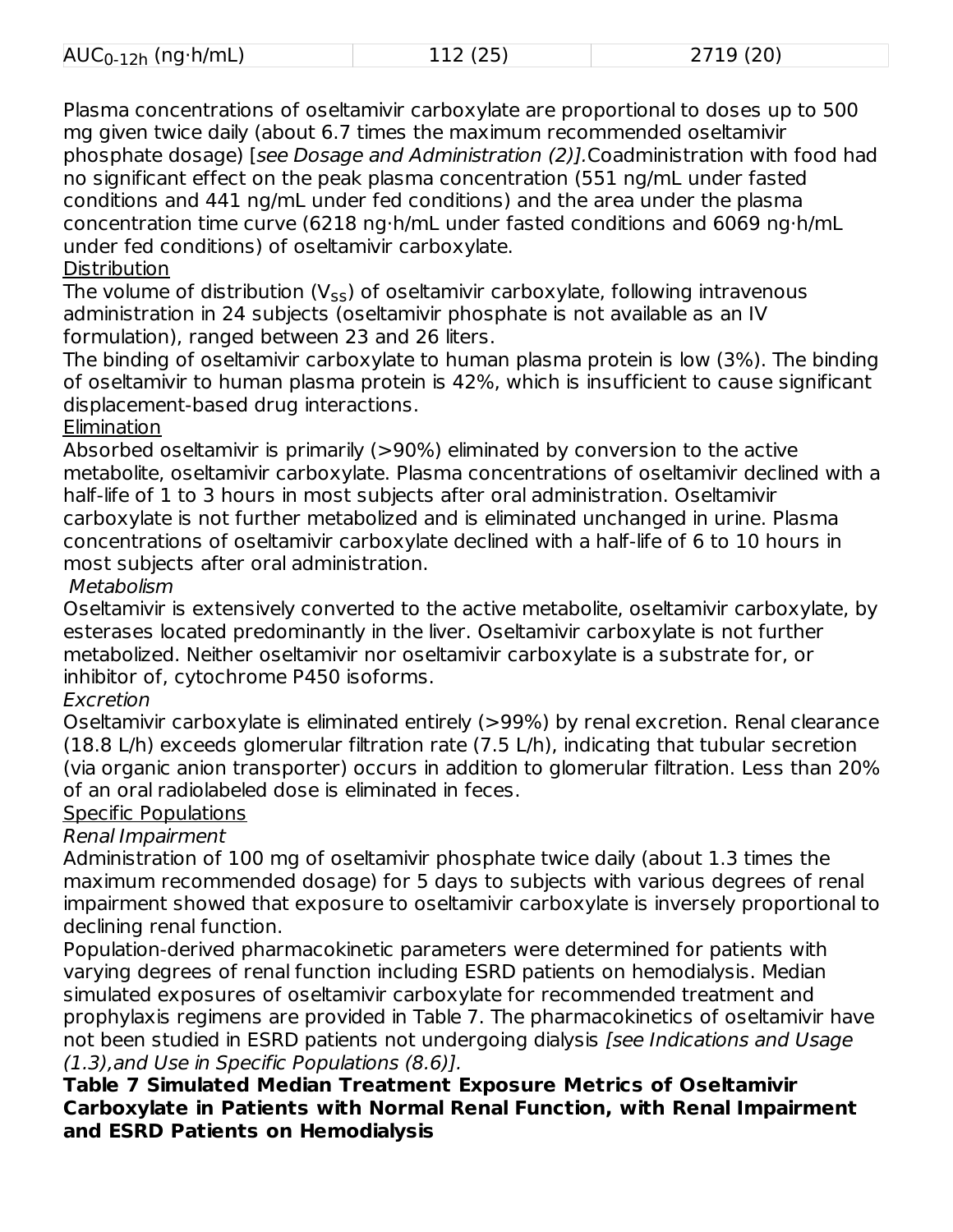| <b>Renal Function/</b><br><b>Impairment</b><br><b>Recommended Treatment Regimens</b> | <b>Normal</b><br><b>Creatinine</b><br><b>Clearance</b><br>90-140<br>mL/min<br>$(n=57)$ | <b>Mild</b><br><b>Creatinine</b><br><b>Clearance</b><br>$60 - 90$<br>mL/min<br>$(n=45)$ | <b>Moderate</b><br><b>Creatinine</b><br><b>Clearance</b><br>30-60<br>mL/min<br>$(n=13)$ | <b>Severe</b><br><b>Creatinine</b><br><b>Clearance</b><br>10-30<br>mL/min<br>$(n=11)$ | <b>ESRD</b><br><b>Creatinine</b><br><b>Clearance</b><br>$<$ 10 mL/min<br>on<br><b>Hemodialysis</b><br>$(n=24)$ |
|--------------------------------------------------------------------------------------|----------------------------------------------------------------------------------------|-----------------------------------------------------------------------------------------|-----------------------------------------------------------------------------------------|---------------------------------------------------------------------------------------|----------------------------------------------------------------------------------------------------------------|
| <b>PK exposure</b>                                                                   | 75 mg twice 75 mg twice                                                                |                                                                                         | 30 mg                                                                                   | 30 mg                                                                                 | 30 mg every                                                                                                    |
| parameter                                                                            | daily                                                                                  | daily                                                                                   | twice daily                                                                             | once daily                                                                            | HD cycle                                                                                                       |
| $C_{\text{min}}$ (ng/mL)                                                             | 145                                                                                    | 253                                                                                     | 180                                                                                     | 219                                                                                   | 221                                                                                                            |
| $C_{\text{max}}$ (ng/mL)                                                             | 298                                                                                    | 464                                                                                     | 306                                                                                     | 477                                                                                   | 1170                                                                                                           |
| $AUC_{48}$ (ng $h/mL$ )*                                                             | 11224                                                                                  | 18476                                                                                   | 12008                                                                                   | 16818                                                                                 | 23200                                                                                                          |
| <b>Recommended Prophylaxis Regimens</b>                                              |                                                                                        |                                                                                         |                                                                                         |                                                                                       |                                                                                                                |
| <b>PK exposure</b>                                                                   |                                                                                        | 75 mg once 75 mg once                                                                   | 30 mg                                                                                   | 30 mg                                                                                 | 30 mg                                                                                                          |
| parameter                                                                            | daily                                                                                  | daily                                                                                   | once daily                                                                              | every                                                                                 | alternate HD                                                                                                   |
|                                                                                      |                                                                                        |                                                                                         |                                                                                         | other day                                                                             | cycle                                                                                                          |
| $C_{\text{min}}$ (ng/mL)                                                             | 39                                                                                     | 62                                                                                      | 57                                                                                      | 70                                                                                    | 42                                                                                                             |
| $C_{\text{max}}$ (ng/mL)                                                             | 213                                                                                    | 311                                                                                     | 209                                                                                     | 377                                                                                   | 903                                                                                                            |
| $AUC_{48}$ (ng hr/mL)*                                                               | 5294                                                                                   | 8336                                                                                    | 6262                                                                                    | 9317                                                                                  | 11200                                                                                                          |

\*AUC normalized to 48 hours.

In continuous ambulatory peritoneal dialysis (CAPD) patients, the peak concentration of oseltamivir carboxylate following a single 30 mg dose of oseltamivir or once weekly oseltamivir was approximately 3-fold higher than in patients with normal renal function who received 75 mg twice daily. The plasma concentration of oseltamivir carboxylate on Day 5 (147 ng/mL) following a single 30 mg dose in CAPD patients is similar to the predicted C<sub>min</sub> (160 ng/mL) in patients with normal renal function following 75 mg twice daily. Administration of 30 mg once weekly to CAPD patients resulted in plasma concentrations of oseltamivir carboxylate at the 168 hour blood sample of 63 ng/mL, which were comparable to the C<sub>min</sub> in patients with normal renal function receiving the approved regimen of 75 mg once daily (40 ng/mL).

Hepatic Impairment

In clinical studies, oseltamivir carboxylate exposure was not altered in subjects with mild or moderate hepatic impairment [see Use in Specific Populations (8.7)].Pregnant Women A pooled population pharmacokinetic analysis indicates that the oseltamivir phosphate dosage regimen resulted in lower exposure to the active metabolite in pregnant women (n=59) compared to non-pregnant women (n=33). However, this predicted exposure is expected to have activity against susceptible influenza virus strains and there are insufficient pharmacokinetics and safety data to recommend a dose adjustment for pregnant women [see Use in Specific Populations (8.1)].Pediatric Subjects (1 year to 12 years of age)

The pharmacokinetics of oseltamivir and oseltamivir carboxylate have been evaluated in a single-dose pharmacokinetic study in pediatric subjects aged 5 to 16 years (n=18) and in a small number of pediatric subjects aged 3 to 12 years (n=5) enrolled in a clinical trial. Younger pediatric subjects cleared both the prodrug and the active metabolite faster than adult subjects resulting in a lower exposure for a given mg/kg dose. For oseltamivir carboxylate, apparent total clearance decreases linearly with increasing age (up to 12 years). The pharmacokinetics of oseltamivir in pediatric subjects over 12 years of age are similar to those in adult subjects [see Use in Specific Populations (8.4)].Pediatric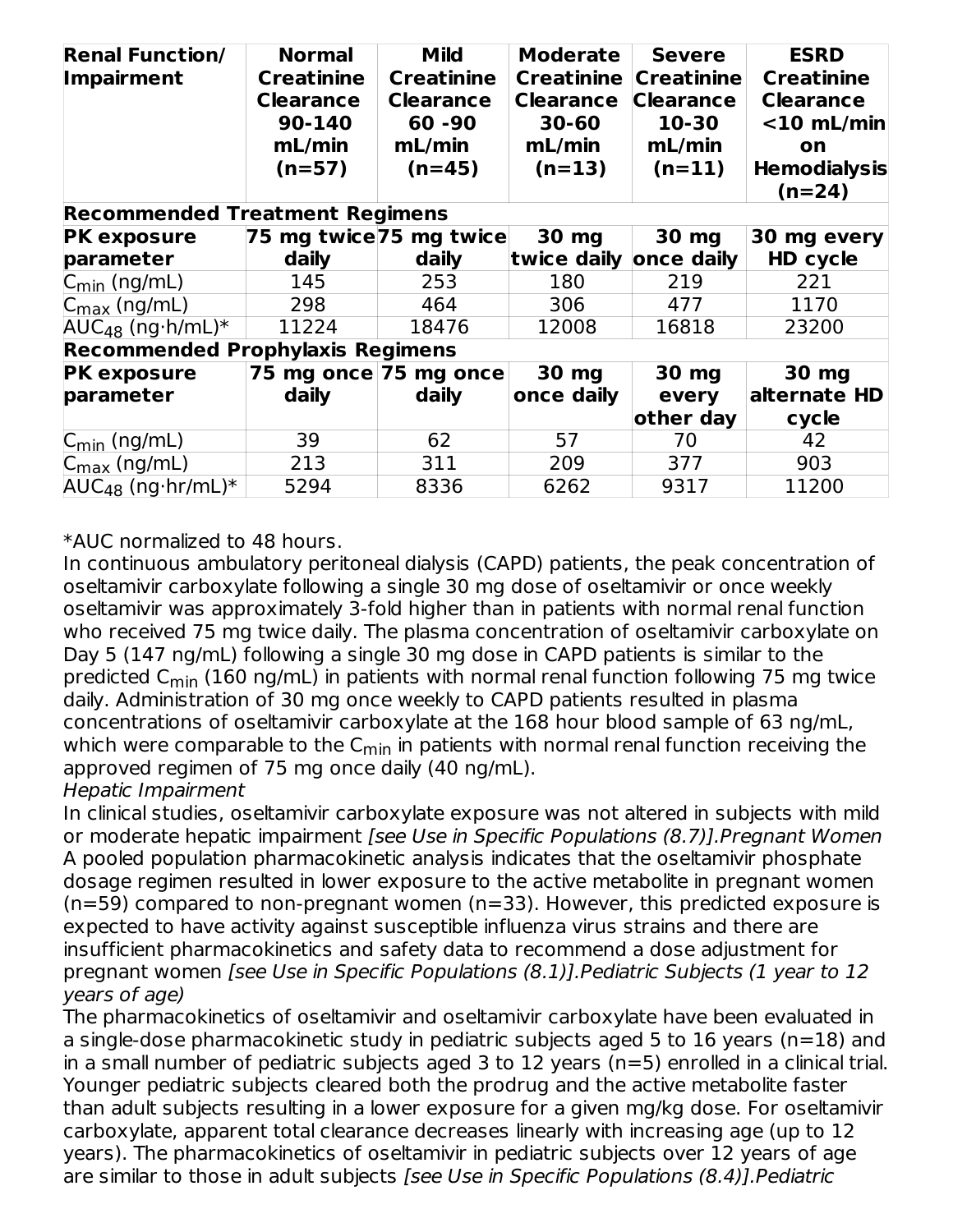## Subjects (2 weeks to less than 1 year of age)

The pharmacokinetics of oseltamivir and oseltamivir carboxylate have been evaluated in two open-label studies of pediatric subjects less than one year of age (n=122) infected with influenza. Apparent clearance of the active metabolite decreases with decreasing age in subjects less than 1 year of age; however the oseltamivir and oseltamivir carboxylate exposure following a 3 mg/kg dose in subjects under 1 year of age is expected to be within the observed exposures in adults and adolescents receiving 75 mg twice daily and 150 mg twice daily [see Use in Specific Populations (8.4)].Geriatric Patients

Exposure to oseltamivir carboxylate at steady-state was 25 to 35% higher in geriatric subjects (age range 65 to 78 years) compared to young adults given comparable doses of oseltamivir. Half-lives observed in the geriatric subjects were similar to those seen in young adults. Based on drug exposure and tolerability, dose adjustments are not required for geriatric patients for either treatment or prophylaxis [see Use in Specific Populations (8.5)].Drug Interaction Studies

Oseltamivir is extensively converted to oseltamivir carboxylate by esterases, located predominantly in the liver. Drug interactions involving competition for esterases have not been extensively reported in literature. Low protein binding of oseltamivir and oseltamivir carboxylate suggests that the probability of drug displacement interactions is low. In vitro studies demonstrate that neither oseltamivir nor oseltamivir carboxylate is a good substrate for P450 mixed-function oxidases or for glucuronyl transferases. Coadministration of probenecid results in an approximate two-fold increase in exposure to oseltamivir carboxylate due to a decrease in active anionic tubular secretion in the kidney. However, due to the safety margin of oseltamivir carboxylate, no dose adjustments are required when coadministering with probenecid. No clinically relevant pharmacokinetic interactions have been observed when coadministering oseltamivir with amoxicillin, acetaminophen, aspirin, cimetidine, antacids (magnesium and aluminum hydroxides and calcium carbonates), rimantadine, amantadine, or warfarin.

# **12.4 Microbiology**

### Mechanism of Action

Oseltamivir phosphate is an ethyl ester prodrug requiring ester hydrolysis for conversion to the active form, oseltamivir carboxylate. Oseltamivir carboxylate is an inhibitor of influenza virus neuraminidase affecting release of viral particles. The median IC $_{50}$  values of oseltamivir against influenza A/H $1$ N $1$ , influenza A/H $3$ N $2$ , and influenza B clinical isolates were 2.5 nM (range 0.93 to 4.16 nM,  $N=74$ ), 0.96 nM (range 0.13 to 7.95 nM, N=774), and 60 nM (20 to 285 nM, N=256), respectively, in a neuraminidase assay with a fluorescently labeled MUNANA substrate. Antiviral Activity

The antiviral activity of oseltamivir carboxylate against laboratory strains and clinical isolates of influenza virus was determined in cell culture. The concentrations of oseltamivir carboxylate required for inhibition of influenza virus in cell culture were highly variable depending on the assay method used and the virus tested. The 50% and 90% effective concentrations (EC<sub>50</sub> and EC<sub>90</sub>) were in the range of 0.0008 micromolar to greater than 35 micromolar and 0.004 micromolar to greater than 100 micromolar, respectively (1 micromolar=0.284 microgram per mL). The relationship between the antiviral activity in cell culture, inhibitory activity in the neuraminidase assay, and the inhibition of influenza virus replication in humans has not been established. Resistance

Cell culture studies: Influenza A virus isolates with reduced susceptibility to oseltamivir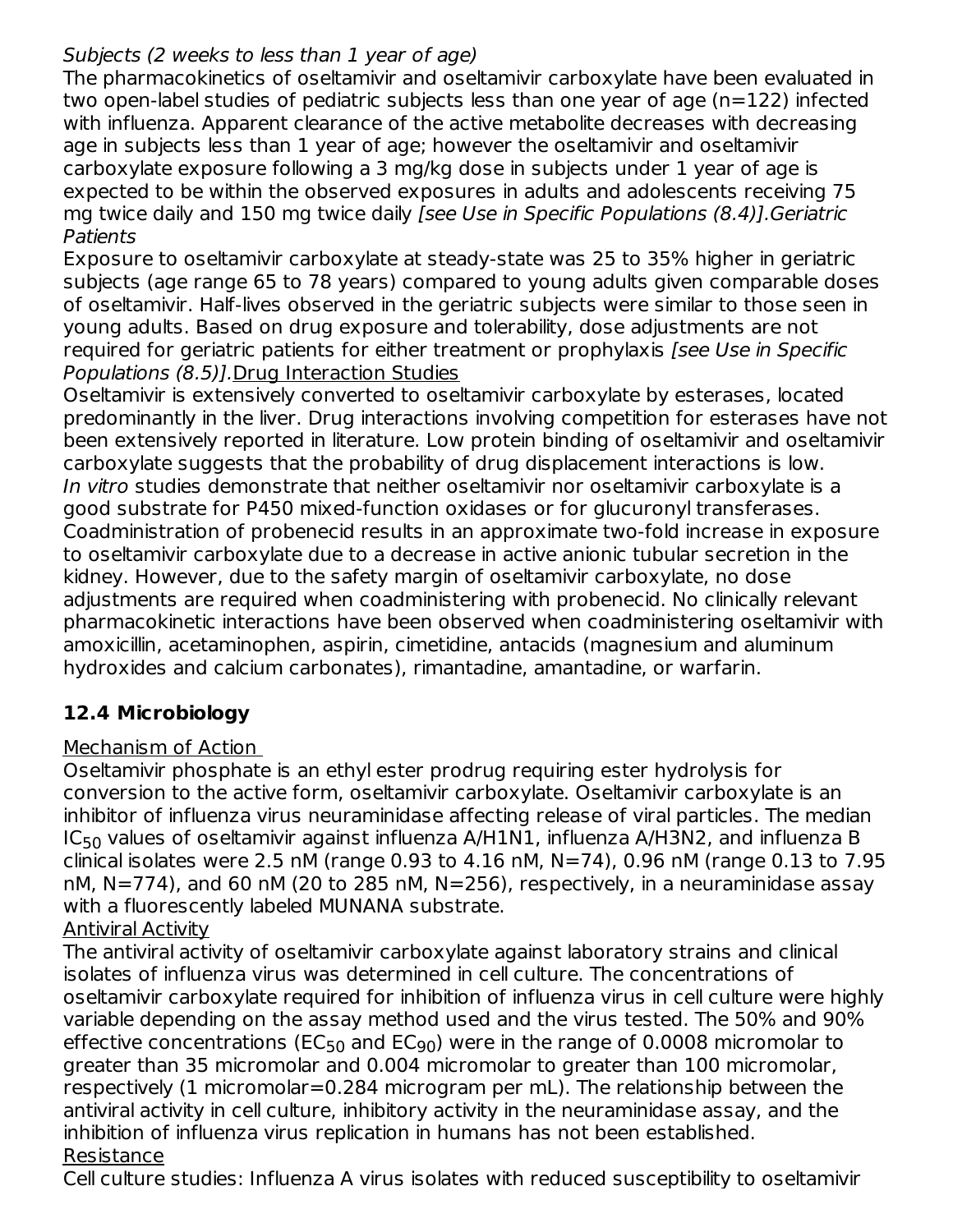Cell culture studies: Influenza A virus isolates with reduced susceptibility to oseltamivir carboxylate have been recovered by serial passage of virus in cell culture in the presence of increasing concentrations of oseltamivir carboxylate. Reduced susceptibility of influenza virus to inhibition by oseltamivir carboxylate may be conferred by amino acid substitutions in the viral neuraminidase and/or hemagglutinin proteins.

Clinical studies: Reduced susceptibility isolates have been obtained during treatment with oseltamivir and from sampling during community surveillance studies. Changes in the viral neuraminidase that have been associated with reduced susceptibility to oseltamivir carboxylate are summarized in Table 8. The clinical impact of this reduced susceptibility is unknown.

Hemagglutinin (HA) substitutions selected in cell culture and associated with reduced susceptibility to oseltamivir include (influenza virus subtype-specific numbering) A11T, K173G, and R453M in H3N2; and H99Q in influenza B virus (Yamagata lineage). In some cases, HA substitutions were selected in conjunction with known NA resistance substitutions and may contribute to reduced susceptibility to oseltamivir; however, the impact of HA substitutions on antiviral activity of oseltamivir in humans is unknown and likely to be strain-dependent.

### **Table 8 Neuraminidase Amino Acid Substitutions Associated with Reduced Susceptibility to Oseltamivir**

# **Amino Acid Substitution\***

### **Influenza A N1 (N1 numbering in brackets)**

I117V (I117V), E119V (E119V), R152K (R152K), Y155H (Y155H), F173V (F174V), D198G/N (D199G/N), I222K/R/T/V (I223K/R/T/V), S246N (S247N), G248R+I266V (G249R+I267V), H274Y (H275Y), N294S (N295S), Q312R+I427T (Q313R+I427T), N325K (N325K), R371K (R368K)

### **Influenza A N2**

E41G, E119I/V, D151V, I222L/V, Q226H, SASG245-248 deletion, S247P, R292K, N294S **Influenza B (B numbering in brackets)**

E119A (E117A), P141S (P139S), G142R (G140R), R152K (R150K), D198E/N/Y (D197E/N/Y), I222L/T/V (I221L/T/V), A246D/S/T (A245D/S/T), H274Y (H273Y), N294S (N294S), R371K (R374K), G402S (G407S)

\* All numbering is N2, except where indicated

Selection of influenza A viruses resistant to oseltamivir can occur at higher frequencies in children. The incidence of oseltamivir treatment-associated resistance in pediatric treatment studies has been detected at rates of 27 to 37% and 3 to 18% (3/11 to 7/19 and 1/34 to 9/50 post-treatment isolates, respectively) for influenza A/H1N1 virus and influenza A/H3N2 virus, respectively. The frequency of resistance selection to oseltamivir and the prevalence of such resistant virus vary seasonally and geographically. Circulating seasonal influenza strains expressing neuraminidase resistance-associated substitutions have been observed in individuals who have not received oseltamivir treatment. The oseltamivir resistance-associated substitution H275Y was found in more than 99% of US-circulating 2008 H1N1 influenza virus isolates. The 2009 H1N1 influenza virus ("swine flu") was almost uniformly susceptible to oseltamivir; however, the frequency of circulating resistant variants can change from season to season. Prescribers should consider available information from the CDC on influenza virus drug susceptibility patterns and treatment effects when deciding whether to use oseltamivir phosphate.

Cross-resistance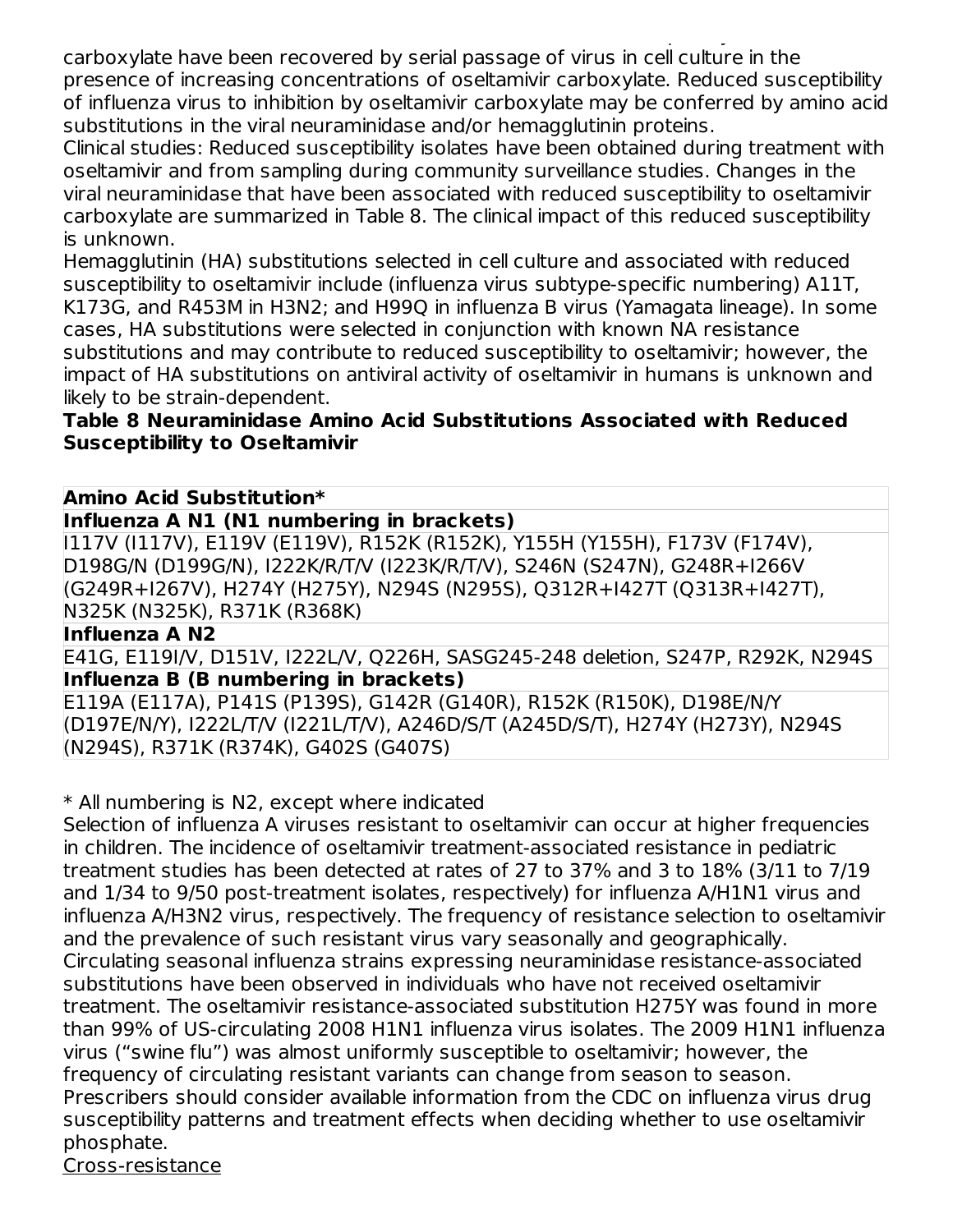Cross-resistance between oseltamivir and zanamivir has been observed in neuraminidase biochemical assays. The H275Y (N1 numbering) or N294S (N2 numbering) oseltamivir resistance-associated substitutions observed in the N1 neuraminidase subtype, and the E119V or N294S oseltamivir resistance-associated substitutions observed in the N2 subtype (N2 numbering), are associated with reduced susceptibility to oseltamivir but not zanamivir. The Q136K and K150T zanamivir resistance-associated substitutions observed in N1 neuraminidase, or the S250G zanamivir resistance-associated substitutions observed in influenza B virus neuraminidase, confer reduced susceptibility to zanamivir but not oseltamivir. The R292K oseltamivir resistance-associated substitution observed in N2, and the I222T, D198E/N, R371K, or G402S oseltamivir resistance-associated substitutions observed in influenza B virus neuraminidase, confer reduced susceptibility to both oseltamivir and zanamivir. These examples do not represent an exhaustive list of cross-resistance-associated substitutions and prescribers should consider available information from the CDC on influenza drug susceptibility patterns and treatment effects when deciding whether to use oseltamivir phosphate.

No single amino acid substitution has been identified that could confer cross-resistance between the neuraminidase inhibitor class (oseltamivir, zanamivir) and the M2 ion channel inhibitor class (amantadine, rimantadine). However, a virus may carry a neuraminidase inhibitor-associated substitution in neuraminidase and an M2 ion channel inhibitor associated substitution in M2 and may therefore be resistant to both classes of inhibitors. The clinical relevance of phenotypic cross-resistance evaluations has not been established.

## Immune Response

No influenza vaccine/oseltamivir interaction study has been conducted. In studies of naturally acquired and experimental influenza, treatment with oseltamivir phosphate did not impair normal humoral antibody response to infection.

# **13 NONCLINICAL TOXICOLOGY**

# **13.1 Carcinogenesis & Mutagenesis & Impairment Of Fertility**

In 2-year carcinogenicity studies in mice and rats given daily oral doses of the prodrug oseltamivir phosphate up to 400 mg/kg and 500 mg/kg, respectively, the prodrug and the active form oseltamivir carboxylate induced no statistically significant increases in tumors over controls. The mean maximum daily exposures to the prodrug in mice and rats were approximately 130- and 320-fold, respectively, greater than those in humans at the recommended clinical dose based on AUC comparisons. The respective safety margins of the exposures to the active oseltamivir carboxylate were 15- and 50-fold. Oseltamivir was found to be non-mutagenic in the Ames test and the human lymphocyte chromosome assay with and without enzymatic activation and negative in the mouse micronucleus test. It was found to be positive in a Syrian Hamster Embryo (SHE) cell transformation test. Oseltamivir carboxylate was non-mutagenic in the Ames test and the L5178Y mouse lymphoma assay with and without enzymatic activation and negative in the SHE cell transformation test.

In a fertility and early embryonic development study in rats, doses of oseltamivir at 50, 250, and

1500 mg/kg/day were administered to females for 2 weeks before mating, during mating and until day 6 of pregnancy. Males were dosed for 4 weeks before mating, during mating, and for 2 weeks after mating. There were no effects on fertility, mating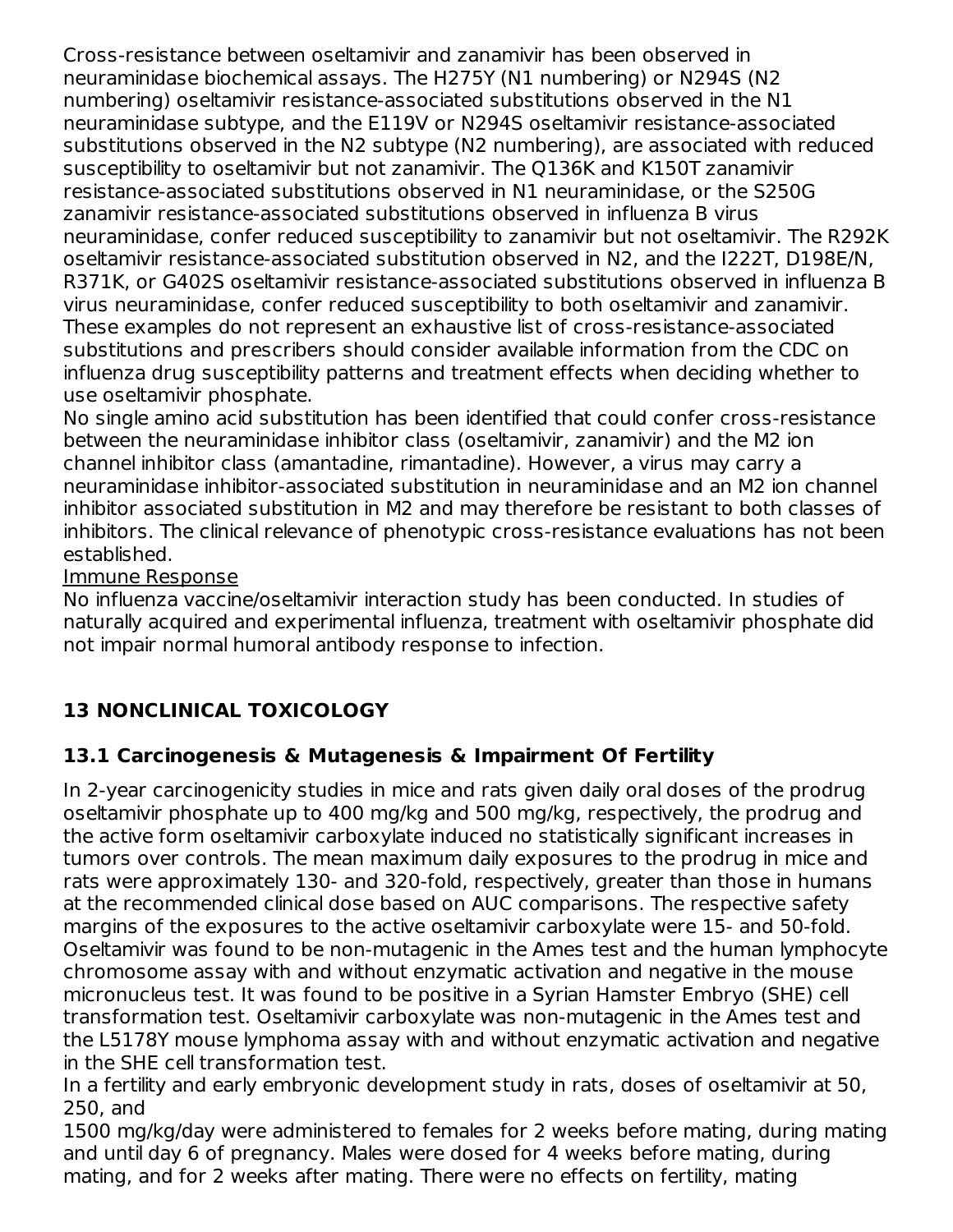performance or early embryonic development at any dose level. The highest dose in this study was approximately 100 times the human systemic exposure (AUC $_{\rm 0 \ to \ 24h}$ ) of oseltamivir carboxylate that occurs after administration of the maximum recommended human dose.

# **14 CLINICAL STUDIES**

# **14.1 Treatment of Influenza**

Adults

Two randomized, placebo-controlled, double-blind clinical trials of oseltamivir phosphate were conducted in adults between 18 and 65 years old, one in the U.S. and one outside the U.S., for the treatment of acute uncomplicated influenza. Eligible subjects had fever of at least 100ºF, accompanied by at least one respiratory symptom (cough, nasal symptoms, or sore throat) and at least one systemic symptom (myalgia, chills/sweats, malaise, fatigue, or headache), and influenza virus was known to be circulating in the community. Subjects were randomized to receive oral oseltamivir phosphate or placebo for 5 days. All enrolled subjects were allowed to take fever-reducing medications. Of 1,355 subjects enrolled in these two trials, 849 (63%) subjects were influenzainfected (median age 34 years; 52% male; 90% Caucasian; 31% smokers). Of the 849 influenza-infected subjects, 95% were infected with influenza A, 3% with influenza B, and 2% with influenza of unknown type.

Study medication was started within 40 hours of onset of symptoms and administered twice daily for 5 days. Subjects were required to self-assess the influenza-associated symptoms (nasal congestion, sore throat, cough, aches, fatigue, headaches, and chills/sweats) twice daily as "none," "mild," "moderate," or "severe". Time to improvement was calculated from the time of treatment initiation to the time when all symptoms were assessed as "none" or "mild". In both trials, there was a 1.3-day reduction in the median time to improvement in influenza-infected subjects who received oseltamivir phosphate 75 mg twice a day for 5 days compared to subjects who received placebo. Subgroup analyses by gender showed no differences in the treatment effect of oseltamivir phosphate in men and women.

In the treatment of influenza, no increased efficacy was demonstrated in subjects who received higher doses of oseltamivir phosphate.

Adolescents and Adults with Chronic Cardiac or Respiratory Disease

A double-blind, placebo-controlled, multicenter trial was unable to demonstrate efficacy of oseltamivir phosphate (75 mg twice daily for 5 days) in the treatment of influenza in adult and adolescent subjects (13 years or older) with chronic cardiac (excluding chronic idiopathic hypertension) or respiratory diseases, as measured by time to alleviation of all symptoms. However, in patients treated with oseltamivir phosphate there was a more rapid cessation of febrile illness. No difference in the incidence of influenza complications was observed between the treatment and placebo groups in this population. Geriatric Subjects

Three double-blind placebo-controlled treatment trials were conducted in subjects who were at least 65 years of age in three consecutive seasons. The enrollment criteria were similar to that of adult trials with the exception of fever being defined as higher than 97.5oF. Of 741 subjects enrolled, 476 (65%) subjects were influenza-infected; of these, 95% were infected with influenza type A and 5% with influenza type B.

In the pooled analysis, there was a 1-day reduction in the median time to improvement in influenza-infected subjects who received oseltamivir phosphate 75 mg twice daily for 5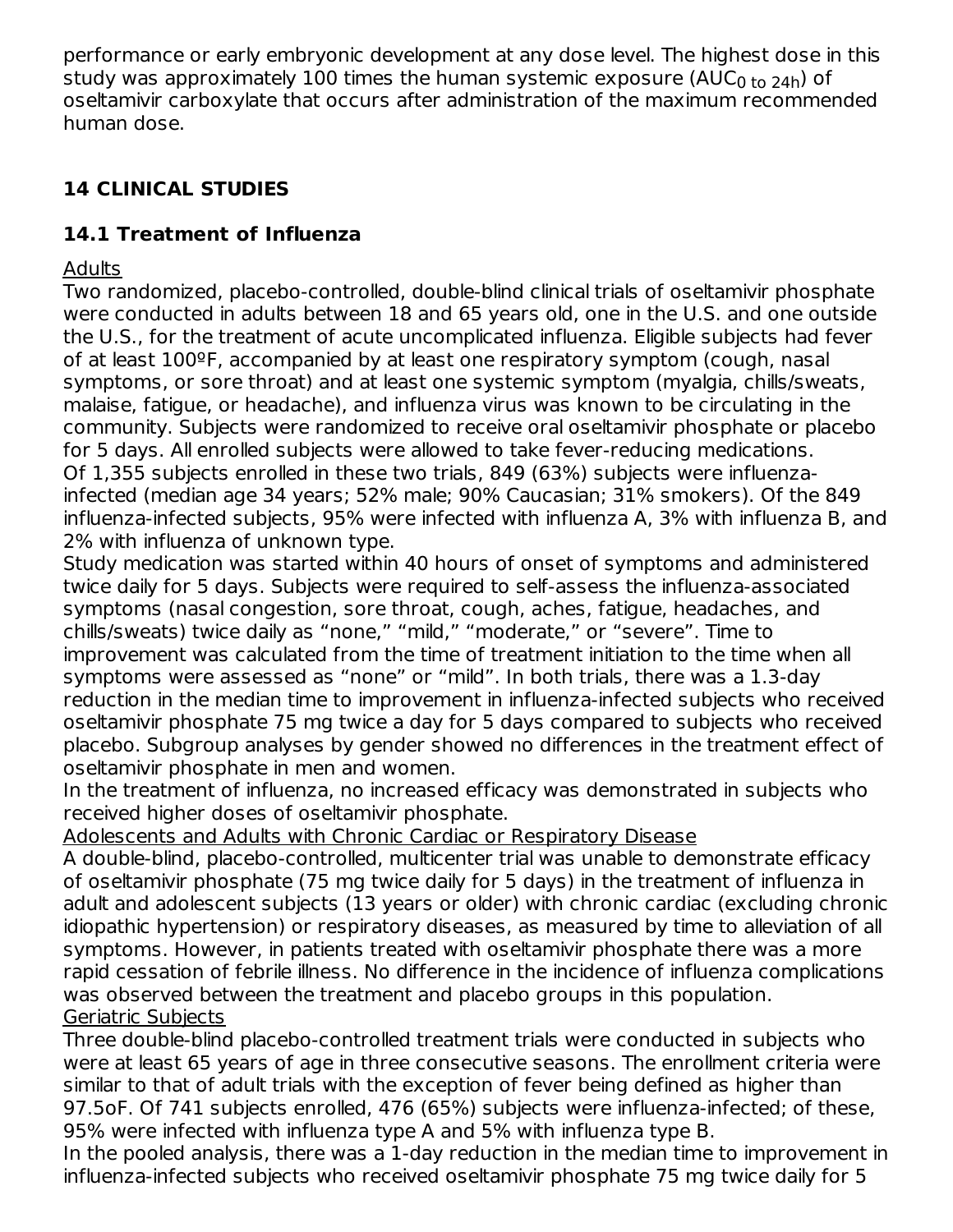days compared to those who received placebo (p=NS) [see Use in Specific Populations (8.5)].Some seasonal variability was noted in the clinical efficacy outcomes. Pediatric Subjects (1 year to 12 years of age)

One double-blind placebo-controlled treatment trial was conducted in pediatric subjects aged 1 year to 12 years (median age 5 years) who had fever (at least  $100^{\circ}$ F) plus one respiratory symptom (cough or coryza) when influenza virus was known to be circulating in the community. Of 698 subjects enrolled in this trial, 452 (65%) were influenza-infected (50% male; 68% Caucasian). Of the 452 influenza-infected subjects, 67% were infected with influenza A and 33% with influenza B.

Efficacy in this trial was determined by the time to alleviation or resolution of influenza signs and symptoms, measured by a composite endpoint that required the following four individual conditions be met: i) alleviation of cough, ii) alleviation of coryza, iii) resolution of fever, and iv) parental opinion of a return to normal health and activity. Oseltamivir phosphate treatment of 2 mg per kg twice daily, started within 48 hours of onset of symptoms, reduced the total composite time to freedom from illness by 1.5 days compared to placebo. Subgroup analyses by gender showed no differences in the treatment effect of oseltamivir phosphate in male and female pediatric subjects. Pediatric Subjects (2 weeks to less than 1 year of age)

Two open-label trials evaluated the safety and pharmacokinetics of oseltamivir and oseltamivir carboxylate in influenza-infected pediatric subjects 2 weeks to less than 1 year of age (including premature infants at least 36 weeks post conceptional age). Subjects received oseltamivir phosphate at doses ranging from 2 to 3.5 mg per kg twice daily for 5 days depending on subject age. These clinical trials were not designed to evaluate clinical efficacy or virologic response.

Of the 136 subjects under the age of 1 year enrolled and dosed in the trials, the majority of the subjects were male (55%), white (79%), non-Hispanic (74%), full term (76%) and infected with influenza A (80%). Pharmacokinetic data indicated that a dose of 3 mg per kg twice daily in pediatric subjects 2 weeks to less than 1 year of age provided oseltamivir phosphate concentrations similar to or higher than those observed in older pediatric subjects and adults receiving the approved dose and provided the basis for approval [see Adverse Reactions (6.1) and Use in Specific Populations (8.4)].

# **14.2 Prophylaxis of Influenza**

Adult and Adolescent Subjects (13 years of age and older)

The efficacy of oseltamivir phosphate in preventing naturally occurring influenza illness has been demonstrated in three seasonal prophylaxis (community outbreak) clinical trials and one post-exposure prophylaxis trial in household contacts. The efficacy endpoint for all of these trials was the incidence of laboratory-confirmed clinical influenza defined as meeting all the following criteria (all signs and symptoms must have been recorded within 24 hours):

- oral temperature greater than or equal to 99.0ºF (37.2ºC),
- at least one respiratory symptom (cough, sore throat, nasal congestion),

• at least one constitutional symptom (aches and pain, fatigue, headache, chills/sweats), and

• either a positive virus isolation or a four-fold increase in virus antibody titers from baseline.

In a pooled analysis of two seasonal prophylaxis trials in healthy unvaccinated adults (aged 18 to 65 years), oseltamivir phosphate 75 mg once daily taken for 42 days during a community outbreak reduced the incidence of laboratory-confirmed clinical influenza from 5% (25/519) for the placebo group to 1% (6/520) for the oseltamivir phosphate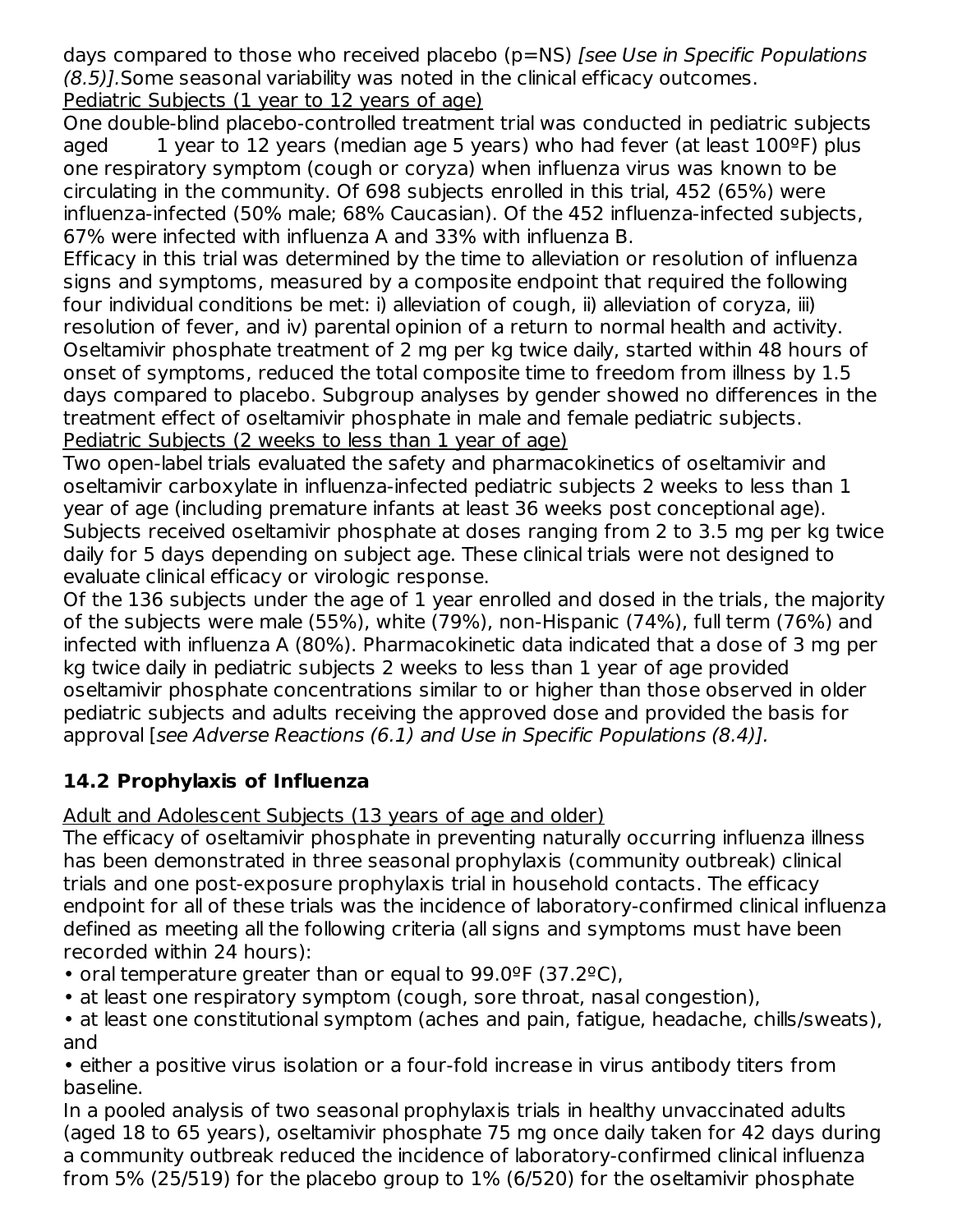group.

In the seasonal (community outbreak) prophylaxis trial in elderly residents of skilled nursing homes, about 80%, 43%, and 14% of the subjects were vaccinated, had cardiac disorders, and had chronic airway obstructive disorders, respectively. In this trial, subjects were randomized to oseltamivir phosphate 75 mg once daily or placebo taken orally for 42 days. The incidence of laboratory-confirmed clinical influenza was 4% (12/272) in the placebo-treated subjects compared to less than 1% (1/276) in the oseltamivir phosphate-treated subjects.

from 5% (25/519) for the placebo group to 1% (6/520) for the oseltamivir phosphate

In the post-exposure prophylaxis trial in household contacts (aged 13 years or older) of an index influenza case, oseltamivir phosphate 75 mg once daily or placebo taken orally was administered within 48 hours of onset of symptoms in the index case and continued for 7 days (index cases did not receive oseltamivir phosphate treatment). The incidence of laboratory-confirmed clinical influenza was 12% (24/200) in the placebotreated subjects compared to 1% (2/205) in the oseltamivir phosphate-treated subjects. Pediatric Subjects (1 year to 12 years of age)

The efficacy of oseltamivir phosphate in preventing naturally occurring influenza illness was demonstrated in a randomized, open-label post-exposure prophylaxis trial in household contacts that included pediatric subjects aged 1 year to 12 years, both as index cases and as family contacts. All index cases in this trial received oseltamivir phosphate for oral suspension 30 to 60 mg taken orally once daily for 10 days. The efficacy parameter was the incidence of laboratory-confirmed clinical influenza in the household. Laboratory-confirmed clinical influenza was defined as meeting all of the following criteria:

- oral temperature at least 100oF (37.8oC),
- cough and/or coryza recorded within 48 hours, and

• either a positive virus isolation or a four-fold or greater increase in virus antibody titers from baseline or at illness visits.

Among household contacts 1 year to 12 years of age not already shedding virus at baseline, the incidence of laboratory-confirmed clinical influenza was lower in the group who received oseltamivir phosphate prophylaxis [3% (3/95)] compared to the group who did not receive oseltamivir phosphate prophylaxis [17% (18/106)]. Immunocompromised Subjects

A double-blind, placebo-controlled trial was conducted for seasonal prophylaxis of influenza in 475 immunocompromised subjects (including 18 pediatric subjects 1 year to 12 years of age) who had received solid organ (n=388; liver, kidney, liver and kidney) or hematopoietic stem cell transplants (n=87). Median time since transplant for solid organ transplant recipients was 1,105 days for the placebo group and 1,379 days for the oseltamivir phosphate group. Median time since transplant for hematopoietic stem cell transplant recipients was 424 days for the placebo group and 367 days for the oseltamivir phosphate group. Approximately 40% of subjects received influenza vaccine prior to entering the study. The primary efficacy endpoint was the incidence of confirmed clinical influenza, defined as oral temperature higher than 99.0oF (37.2oC) plus cough and/or coryza, all recorded within 24 hours, plus either a positive virus culture or a four-fold increase in virus antibody titers from baseline. Subjects received treatment with oseltamivir phosphate 75 mg or placebo once daily by mouth for 12 weeks. The incidence of confirmed clinical influenza was 3% (7/238) in the placebo group compared with 2% (5/237) in the oseltamivir phosphate group; this difference was not statistically significant. A secondary analysis was performed using the same clinical symptoms and RT-PCR for laboratory confirmation of influenza infection. Among subjects who were not already shedding virus at baseline, the incidence of RT-PCR-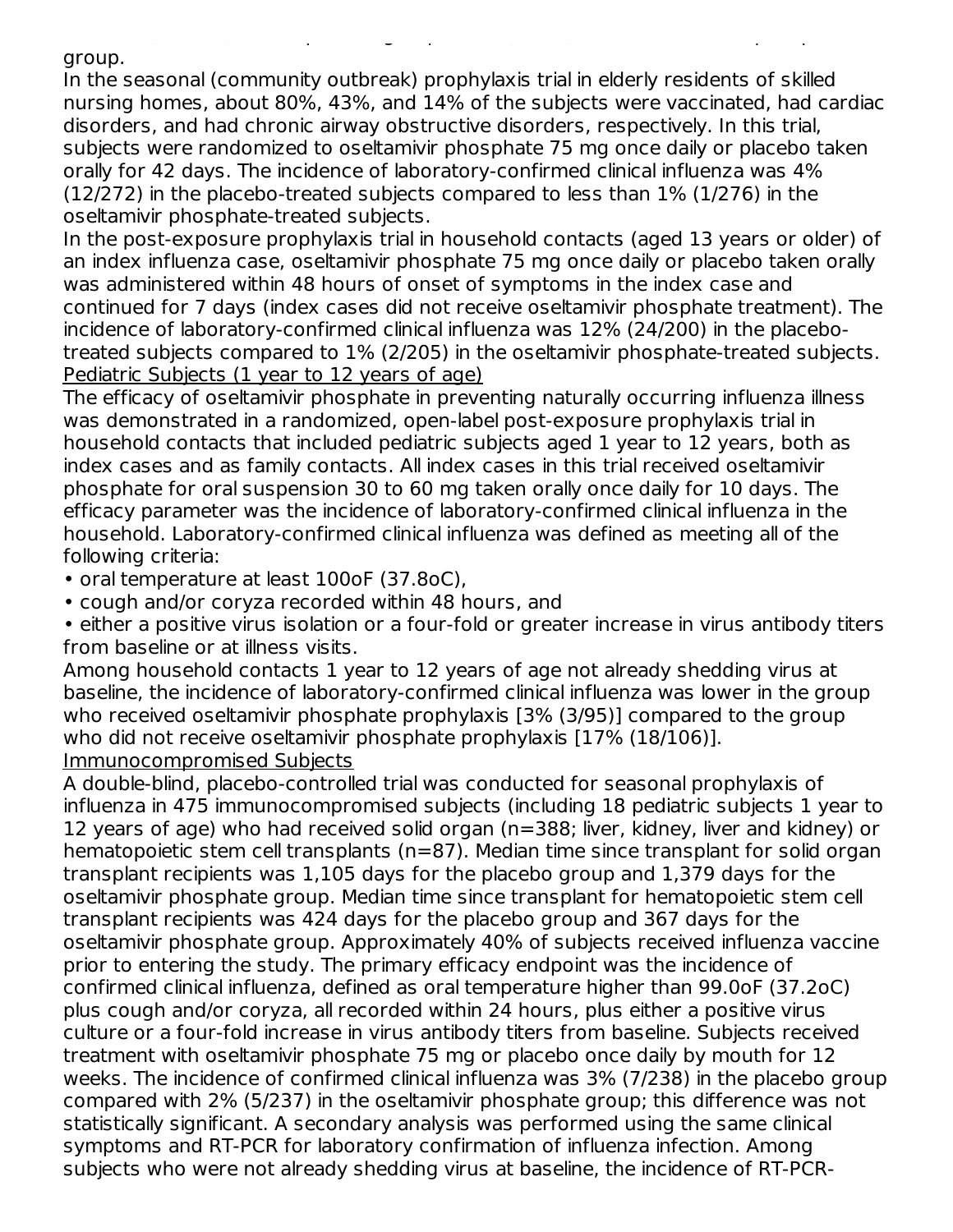confirmed clinical influenza infection was  $3\%$  (7/231) in the placebo group and  $\langle 1\%$ (1/232) in the oseltamivir phosphate group.

# **16 HOW SUPPLIED/STORAGE AND HANDLING**

Oseltamivir Phosphate Capsules USP, 75 mg (75 mg free base equivalent of the phosphate salt) are light yellow opaque cap/grey opaque body size '2' hard gelatin capsules imprinted with 'H' on cap and '5' on body with blue ink, filled with white to off white granular powder. They are supplied as follows:

Carton of  $10$   $(1 \times 10)$  unit-dose capsules NDC 71205-617-10

Storage

Store the capsules at 20º to 25ºC (68º to 77ºF) [see USP Controlled Room Temperature].

# **17 PATIENT COUNSELING INFORMATION**

Advise the patient to read the FDA-approved patient labeling (Patient Information and Instructions for Use).

Serious Skin/Hypersensitivity Reactions

Advise patients and/or caregivers of the risk of severe allergic reactions (including anaphylaxis) or serious skin reactions. Instruct patients and/or caregiver to stop oseltamivir phosphate capsules and seek immediate medical attention if an allergic-like reaction occurs or is suspected [see Warnings and Precautions (5.1)].Neuropsychiatric Events

Advise patients and/or caregivers of the risk of neuropsychiatric events in oseltamivir phosphate-treated patients with influenza and instruct patients to contact their physician if they experience signs of abnormal behavior while receiving oseltamivir phosphate capsules [see Warnings and Precautions (5.2)].Important Dosing Information Instruct patients to begin treatment with oseltamivir phosphate capsules as soon as possible from the first appearance of flu symptoms, within 48 hours of onset of symptoms. Similarly, instruct patients to start taking oseltamivir phosphate capsules for prevention as soon as possible after exposure [see Dosage and Administration (2)].Instruct patients to take any missed doses as soon as they remember, except if it is near the next scheduled dose (within 2 hours), and then continue to take oseltamivir phosphate capsules at the usual times.

### Influenza Vaccines

Instruct patients that oseltamivir phosphate capsules are not a substitute for receiving an annual flu vaccination. Patients should continue receiving an annual flu vaccination according to guidelines on immunization practices. Because of the potential for oseltamivir phosphate to inhibit replication of live attenuated influenza vaccine (LAIV) and possibly reduce efficacy of LAIV, avoid administration of LAIV within 2 weeks or 48 hours after oseltamivir phosphate capsules administration, unless medically necessary [see Drug Interactions (7.1)].

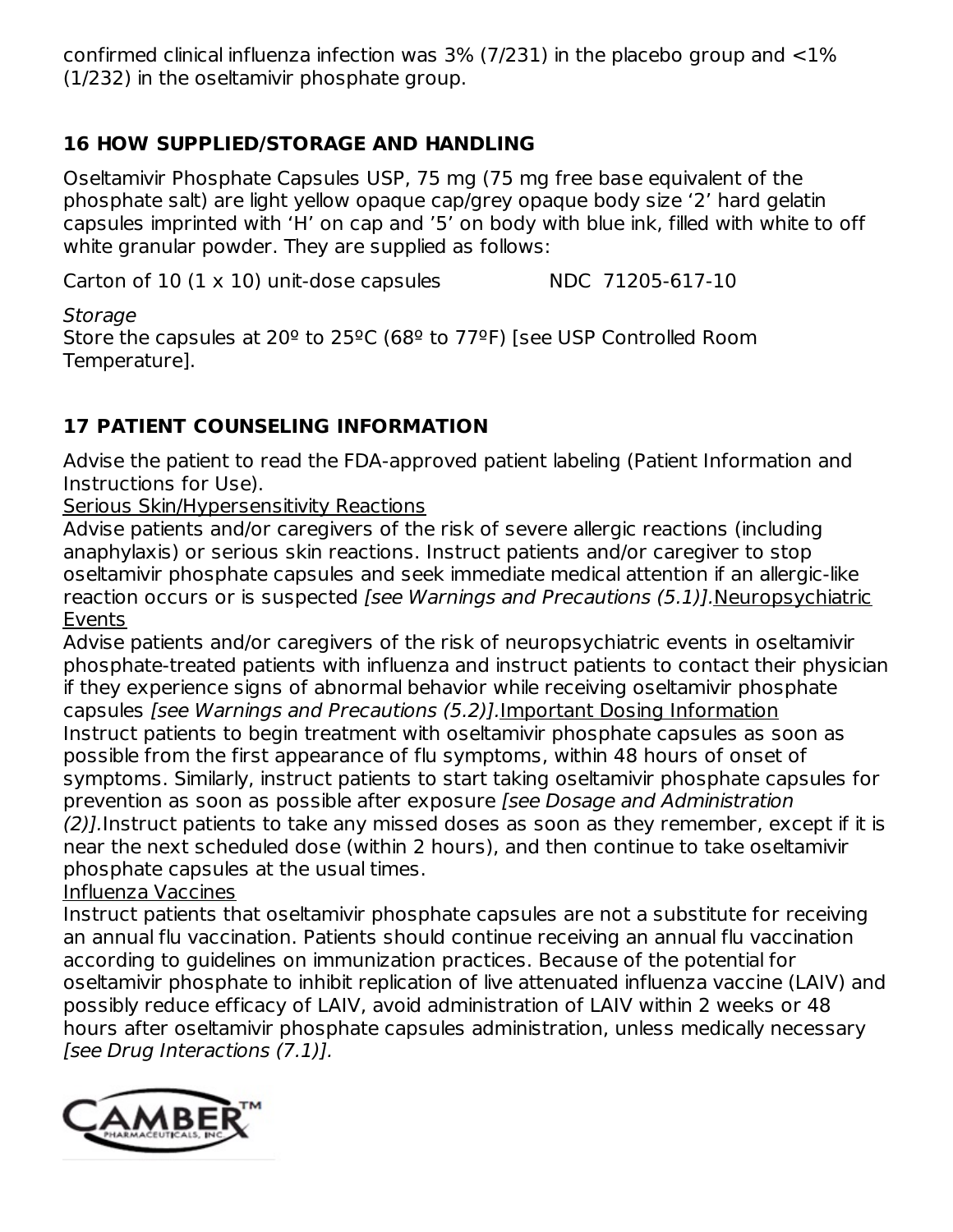Manufactured for: Camber Pharmaceuticals, Inc.

Piscataway, NJ 08854

## **By: HETERO TM**

Hetero Labs Limited 2045847 Jeedimetla, Hyderabad – 500 055, India.

Relabeled by: Proficient Rx LP Thousand Oaks, CA 91320

Revised: December 2017

# **PATIENT INFORMATION**

# **Oseltamivir Phosphate**

(OH-sel-TAM-i-vir) **Capsules, for oral use**

## **What is oseltamivir phosphate capsule?**

Oseltamivir phosphate capsule is a prescription medicine used to:

- treat the flu (influenza) in people 2 weeks of age and older who have had flu symptoms for no more than two days.
- prevent the flu in people who are 1 year of age and older.
- It is not known if oseltamivir phosphate capsules are:
- effective in people who start treatment after 2 days of developing flu symptoms.
- effective for the treatment of the flu in people with long-time (chronic) heart problems or breathing problems.
- effective for the treatment or prevention of flu in people who have weakened immune systems (immunocompromised).
- safe and effective for the treatment of the flu in children less than 2 weeks of age.
- safe and effective in the prevention of the flu in children less than 1 year of age.

Oseltamivir phosphate capsules do not treat or prevent illness that is caused by infections other than the influenza virus.

Oseltamivir phosphate capsules do not prevent bacterial infections that may happen with the flu.

Oseltamivir phosphate capsules are not recommended for people with end-stage renal disease (ESRD) who are not receiving dialysis.

**Oseltamivir phosphate capsules do not take the place of receiving a flu vaccination. Talk to your healthcare provider about when you should receive an annual flu vaccination.**

# **Who should not take oseltamivir phosphate capsules?**

Do not take oseltamivir phosphate capsules if you are allergic to oseltamivir phosphate or any of the ingredients in oseltamivir phosphate capsules. **See the end of this leaflet for a complete list of ingredients in oseltamivir phosphate capsules. What should I tell my healthcare provider before taking oseltamivir phosphate capsules?**

**Before you take oseltamivir phosphate capsules, tell your healthcare provider if you**: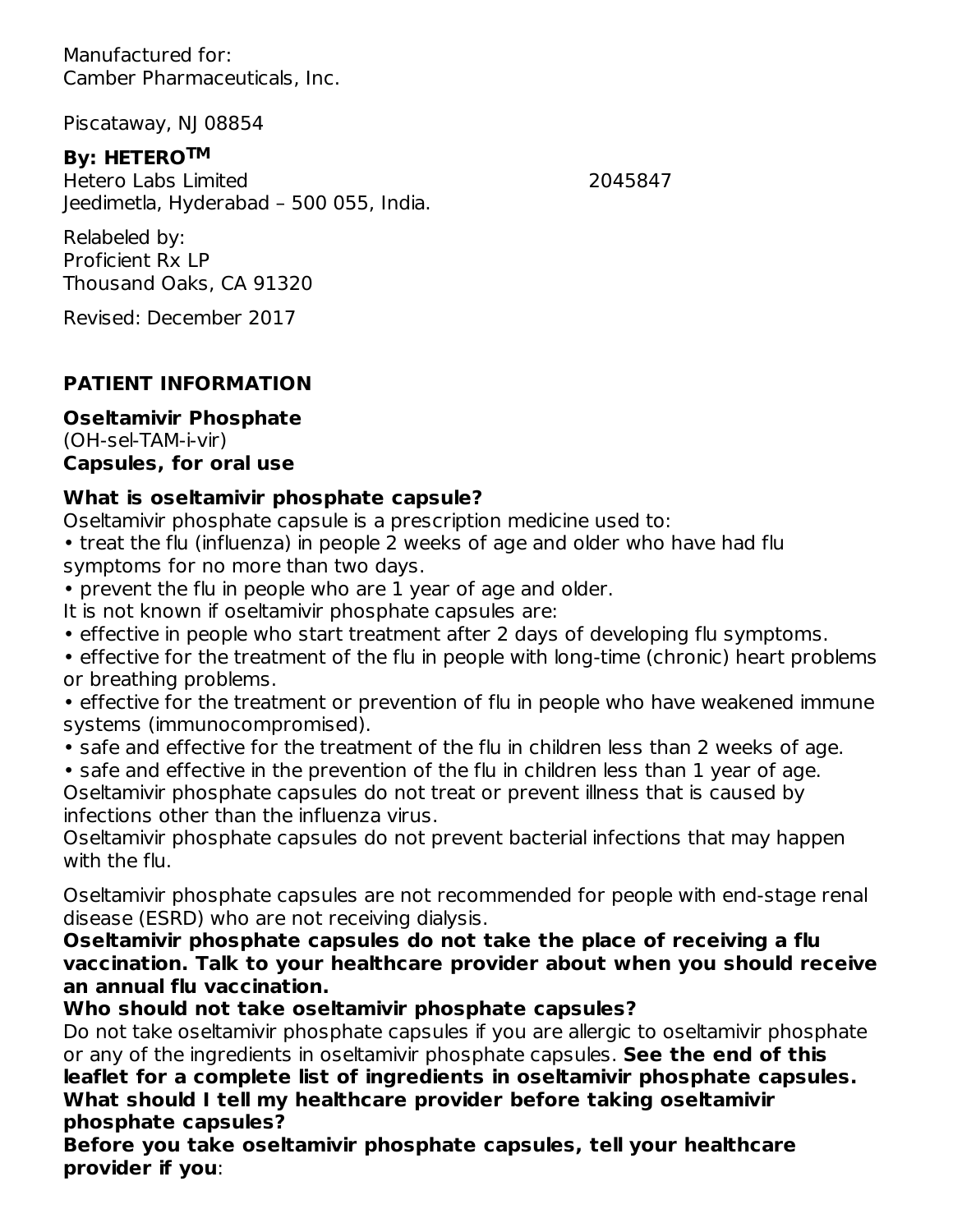- have problems swallowing oseltamivir phosphate capsules.
- have kidney problems
- have any other medical conditions

• are pregnant or plan to become pregnant. Available information indicate that oseltamivir phosphate capsules do not increase the risk of birth defects.

• are breastfeeding or plan to breastfeed. Oseltamivir phosphate can pass into breast milk in small amounts.

**Tell your healthcare provider about all the medicines you take**, including prescription or over-the-counter medicines, vitamins, and herbal supplements. **Know the medicines you take. Keep a list of them to show your healthcare provider and pharmacist when you get a new medicine.**

- **How should I take oseltamivir phosphate capsules?**
- Take oseltamivir phosphate capsules exactly as your healthcare provider tells you to.

• Take oseltamivir phosphate capsules with food or without food. There is less chance of stomach upset if you take oseltamivir phosphate capsules with food.

• If you miss a dose of oseltamivir phosphate capsules, take it as soon as you remember. If it is 2 hours or less before your next dose, do not take the missed dose. Take your next dose of oseltamivir phosphate capsules at your scheduled time. Do not take 2 doses at the same time.

• If oseltamivir phosphate for oral suspension is not available or you cannot swallow oseltamivir phosphate capsules, your healthcare provider or pharmacist may instruct you to open oseltamivir phosphate capsules and mix the capsules contents with sweetened liquids such as chocolate syrup (regular or sugar-free), corn syrup, caramel topping, or light brown sugar (dissolved in water).

• **If your healthcare provider or pharmacist has instructed you to take oseltamivir phosphate for oral suspension or open your oseltamivir phosphate capsules, read the detailed Instructions for Use at the end of this leaflet. Ask your pharmacist if you have any questions**.

**What are the possible side effects of oseltamivir phosphate capsules?** Oseltamivir phosphate capsules may cause serious side effects, including:

• **Serious skin and allergic reactions**. Oseltamivir phosphate capsules can cause serious skin and allergic reactions. Stop taking oseltamivir phosphate capsules and get medical help right away if you get any of the following symptoms:

o skin rash or hives o swelling of your face, eyes, lips, tongue, or throat

o your skin blisters and peels o trouble breathing

o blisters or sores in your mouth o chest pain or tightness o itching

• **Change in behavior**. People, especially children, who have the flu, can develop nervous system problems and abnormal behavior that can lead to death. During treatment with oseltamivir phosphate capsules, tell your healthcare provider right away if you or your child have confusion, speech problems, shaky movements, seizures, or start hearing voices or seeing things that are not really there (hallucinations).

The most common side effects of oseltamivir phosphate capsules when used for treatment of the flu include nausea, vomiting, and headache.

The most common side effect of oseltamivir phosphate capsules when used for prevention of the flu include nausea, vomiting, headache, and pain.

Tell your healthcare provider if you have any side effect that bothers you or that does not go away.

These are not all of the possible side effects of oseltamivir phosphate capsules. Call your doctor for medical advice about side effects. You may report side effects to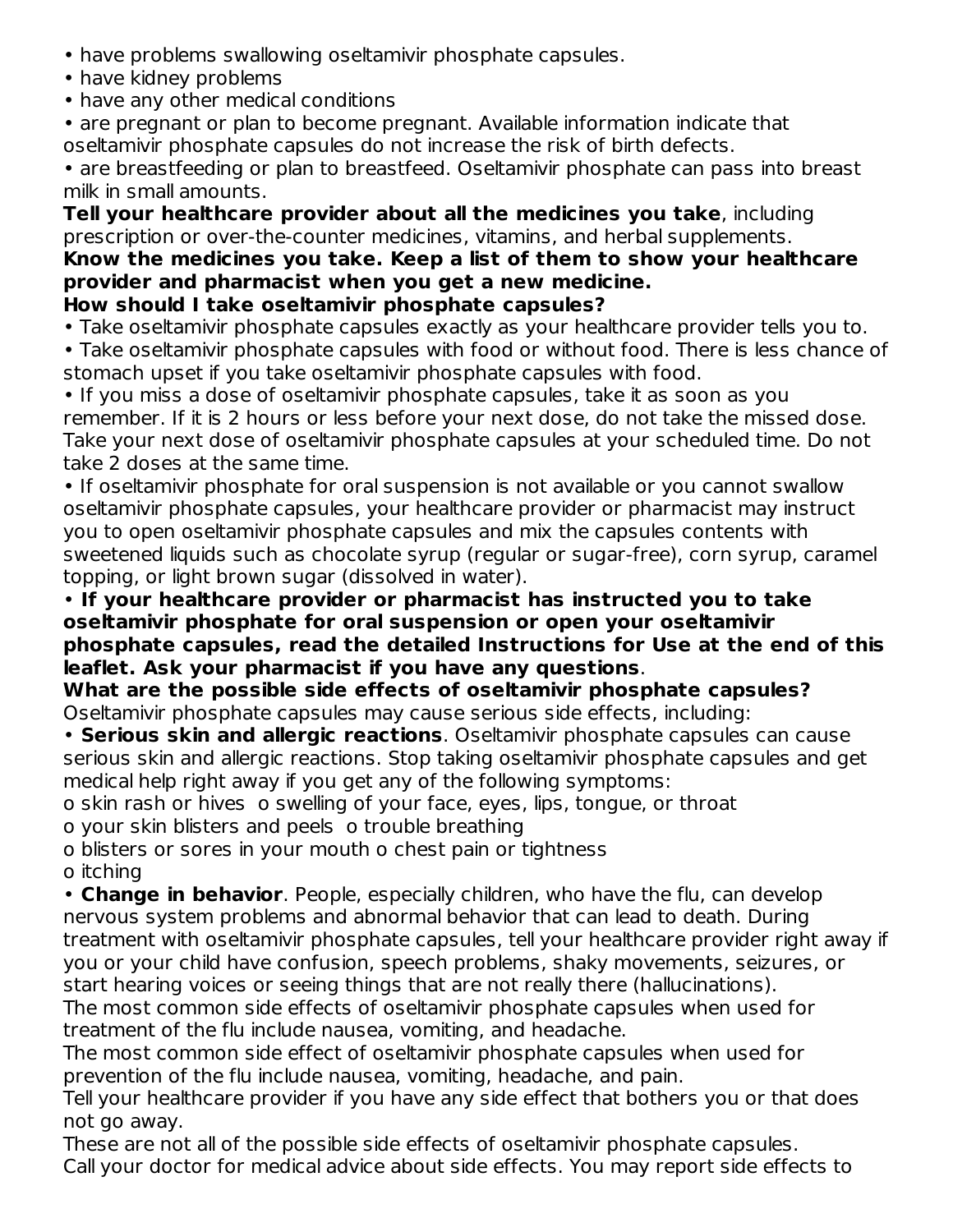#### FDA at 1-800-FDA-1088.

### **How should I store oseltamivir phosphate capsules?**

• Store oseltamivir phosphate capsules at room temperature between 68°F to 77°F  $(20^{\circ}$ C to  $25^{\circ}$ C).

• Safely throw away any unused oseltamivir phosphate capsules that are out of date or no longer needed.

#### **Keep oseltamivir phosphate capsules and all medicines out of the reach of children.**

#### **General information about the safe and effective use of oseltamivir phosphate capsules.**

Medicines are sometimes prescribed for purposes other than those listed in a Patient Information leaflet. Do not use oseltamivir phosphate capsules for a condition for which it was not prescribed. Do not give oseltamivir phosphate capsules to other people, even if they have the same symptoms you have. It may harm them. If you would like more information, talk with your healthcare provider. You can ask your healthcare provider or pharmacist for information about oseltamivir phosphate capsules that is written for health professionals.

# **What are the ingredients in oseltamivir phosphate capsules?**

**Active ingredient:** oseltamivir phosphate USP

### **Inactive ingredients:**

Oseltamivir phosphate capsules: croscarmellose sodium, povidone, pregelatinized starch, sodium stearyl fumarate and talc.

**30 mg capsule shell:** gelatin, titanium dioxide, yellow iron oxide and red iron oxide **45 mg capsules shell**: gelatin, titanium dioxide and black iron oxide

**75 mg capsules shell:** gelatin, titanium dioxide, yellow iron oxide, black iron oxide and red iron oxide



Manufactured for: Camber Pharmaceuticals, Inc. Piscataway, NJ 08854

# By: HETEROTM

Hetero Labs Limited Jeedimetla, Hyderabad – 500 055, India.

Relabeled by: Proficient Rx LP Thousand Oaks, CA 91320

Revised: December 2017

This Patient Information has been approved by the U.S. Food and Drug Administration

**INSTRUCTIONS FOR USE Oseltamivir Phosphate** (OH-sel-TAM-i-vir) **Capsules, for oral use**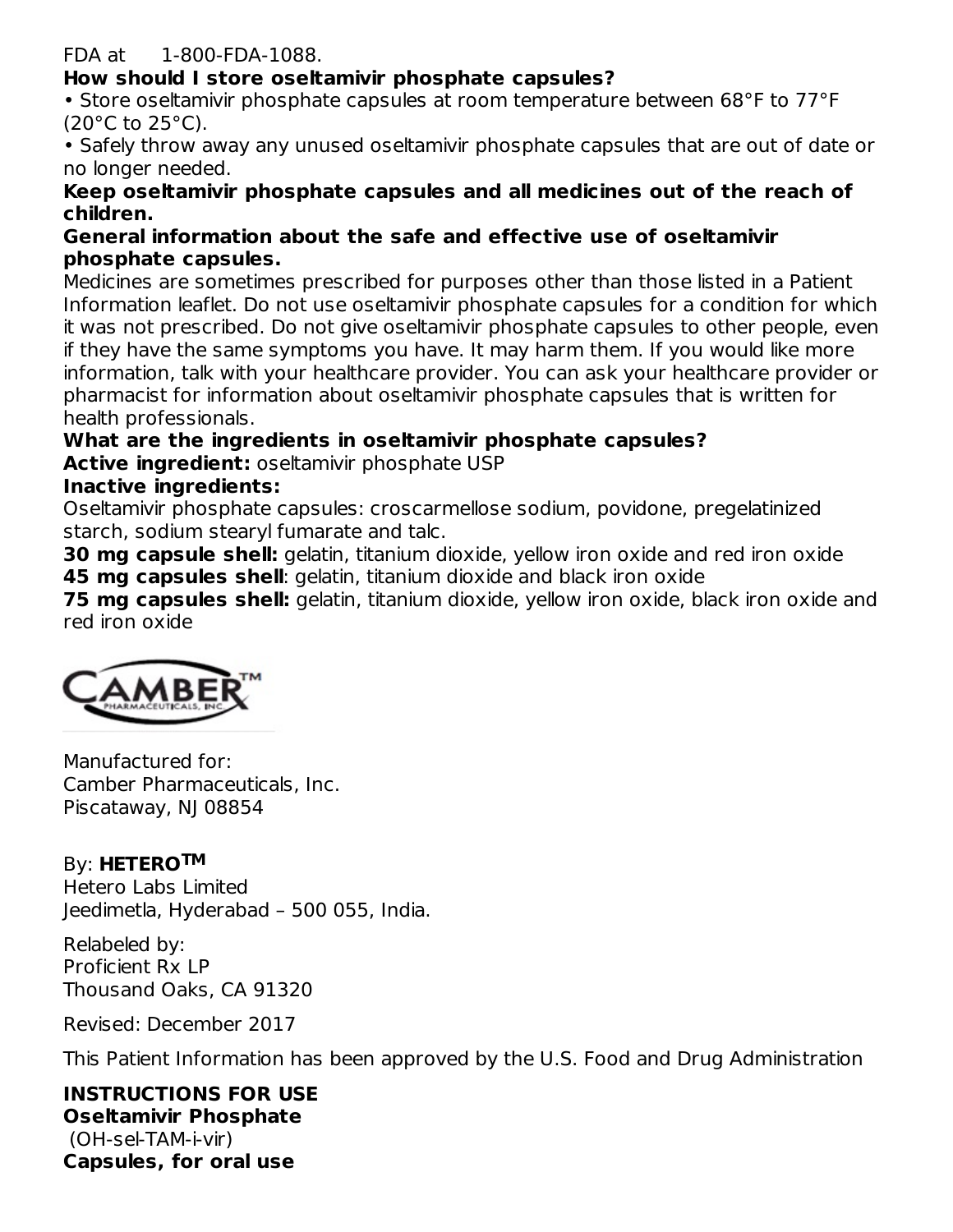#### **How do I mix the contents of oseltamivir phosphate capsules with sweetened liquids, if directed by my healthcare provider or pharmacist? You will need:**

- the prescribed dose of oseltamivir phosphate capsules
- a small bowl

• sweetened liquid, such as chocolate syrup (regular or sugar-free), corn syrup, caramel topping, or light brown sugar (dissolved in water)

Step 1. Open the contents of the prescribed dose of oseltamivir phosphate capsules into a small bowl.

Step 2. Add a small amount of the sweetened liquid to the capsule contents.

Step 3. Stir the mixture and give the entire dose of oseltamivir phosphate capsules.

This Instructions for Use has been approved by the U.S. Food and Drug Administration.

Revised: December 2017

## **PACKAGE LABEL.PRINCIPAL DISPLAY PANEL**

Oseltamivir Phosphate Capsules 75mg Carton Label



oseltamivir phosphate capsule

| <b>Product Information</b>             |                                          |                              |                                  |  |  |  |
|----------------------------------------|------------------------------------------|------------------------------|----------------------------------|--|--|--|
| <b>Product Type</b>                    | <b>HUMAN PRESCRIPTION</b><br><b>DRUG</b> | <b>Item Code</b><br>(Source) | NDC:71205-617(NDC:31722-<br>632) |  |  |  |
| ORAL<br><b>Route of Administration</b> |                                          |                              |                                  |  |  |  |
|                                        |                                          |                              |                                  |  |  |  |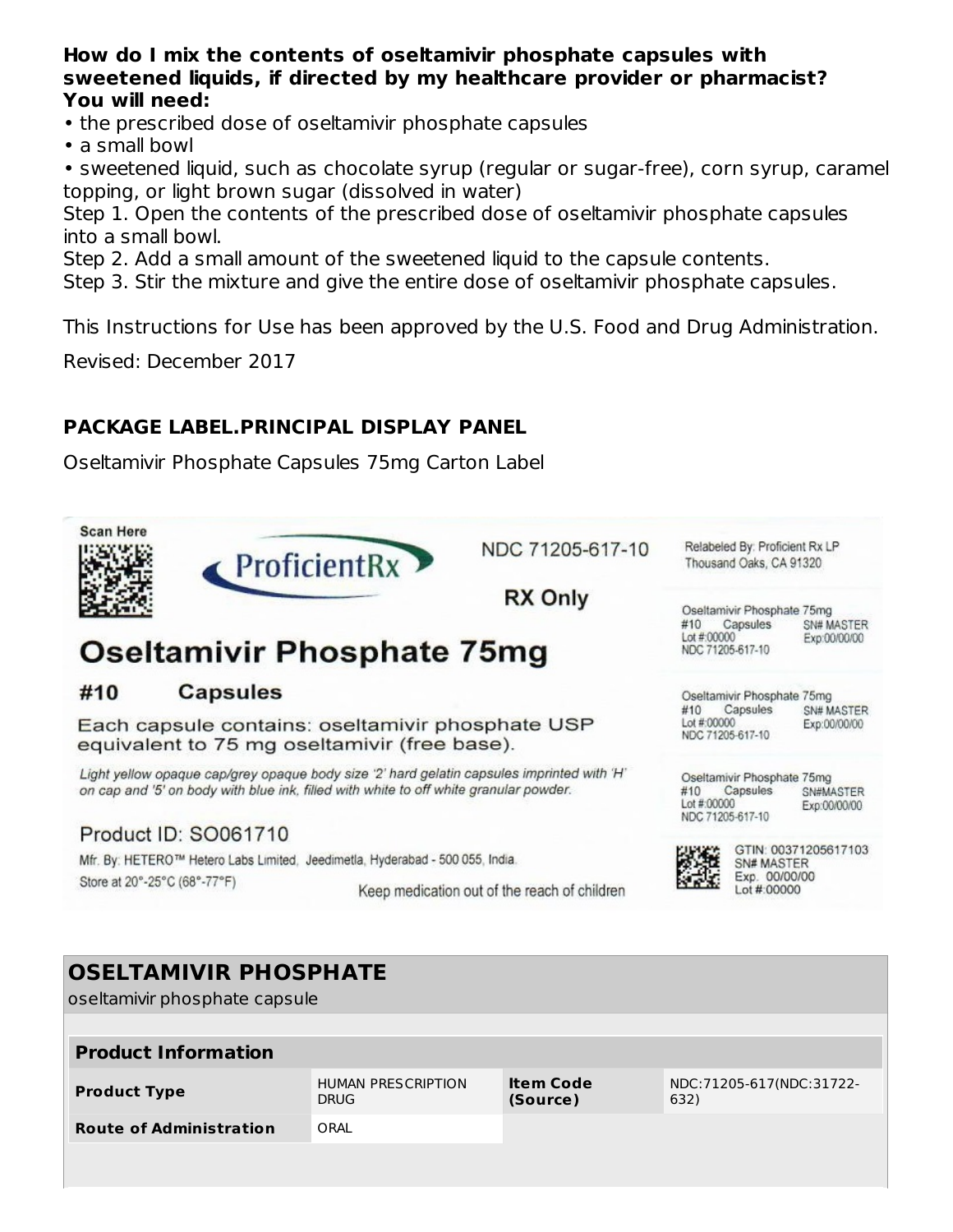|                                        | <b>Active Ingredient/Active Moiety</b>                              |                                                         |                                       |                                    |                  |                                     |
|----------------------------------------|---------------------------------------------------------------------|---------------------------------------------------------|---------------------------------------|------------------------------------|------------------|-------------------------------------|
|                                        | <b>Ingredient Name</b>                                              |                                                         |                                       | <b>Basis of</b><br><b>Strength</b> |                  | <b>Strength</b>                     |
| UNII:K6106LV5Q8)                       | <b>OSELTAMIVIR PHOSPHATE (UNII: 4A3O49NGEZ) (OSELTAMIVIR ACID -</b> |                                                         |                                       | <b>OSELTAMIVIR ACID</b>            |                  | 75 mg                               |
|                                        |                                                                     |                                                         |                                       |                                    |                  |                                     |
| <b>Inactive Ingredients</b>            |                                                                     |                                                         |                                       |                                    |                  |                                     |
|                                        | <b>Ingredient Name</b>                                              |                                                         |                                       |                                    |                  | <b>Strength</b>                     |
|                                        | <b>CROSCARMELLOSE SODIUM (UNII: M280L1HH48)</b>                     |                                                         |                                       |                                    |                  |                                     |
|                                        | POVIDONE, UNSPECIFIED (UNII: FZ989GH94E)                            |                                                         |                                       |                                    |                  |                                     |
| <b>STARCH, CORN (UNII: O8232NY3SJ)</b> |                                                                     |                                                         |                                       |                                    |                  |                                     |
|                                        | SODIUM STEARYL FUMARATE (UNII: 7CV7WJK4UI)                          |                                                         |                                       |                                    |                  |                                     |
| TALC (UNII: 7SEV7J4R1U)                |                                                                     |                                                         |                                       |                                    |                  |                                     |
|                                        | <b>GELATIN, UNSPECIFIED (UNII: 2G86QN327L)</b>                      |                                                         |                                       |                                    |                  |                                     |
| TITANIUM DIOXIDE (UNII: 15FIX9V2JP)    |                                                                     |                                                         |                                       |                                    |                  |                                     |
|                                        | FERROSOFERRIC OXIDE (UNII: XM0M87F357)                              |                                                         |                                       |                                    |                  |                                     |
| <b>SHELLAC</b> (UNII: 46N107B71O)      |                                                                     |                                                         |                                       |                                    |                  |                                     |
|                                        | PROPYLENE GLYCOL (UNII: 6DC9Q167V3)                                 |                                                         |                                       |                                    |                  |                                     |
| AMMONIA (UNII: 5138Q19F1X)             |                                                                     |                                                         |                                       |                                    |                  |                                     |
| FD&C BLUE NO. 2 (UNII: L06K8R7DQK)     |                                                                     |                                                         |                                       |                                    |                  |                                     |
|                                        | FERRIC OXIDE YELLOW (UNII: EX43802MRT)                              |                                                         |                                       |                                    |                  |                                     |
|                                        | <b>FERRIC OXIDE RED (UNII: 1K09F3G675)</b>                          |                                                         |                                       |                                    |                  |                                     |
|                                        |                                                                     |                                                         |                                       |                                    |                  |                                     |
|                                        |                                                                     |                                                         |                                       |                                    |                  |                                     |
| <b>Product Characteristics</b>         |                                                                     |                                                         |                                       |                                    |                  |                                     |
| Color                                  | GRAY, YELLOW                                                        | <b>Score</b>                                            |                                       |                                    | no score         |                                     |
| <b>Shape</b>                           | <b>CAPSULE</b>                                                      | <b>Size</b>                                             |                                       |                                    | 18 <sub>mm</sub> |                                     |
| <b>Flavor</b>                          |                                                                     | <b>Imprint Code</b>                                     |                                       |                                    | H;5              |                                     |
| Contains                               |                                                                     |                                                         |                                       |                                    |                  |                                     |
|                                        |                                                                     |                                                         |                                       |                                    |                  |                                     |
|                                        |                                                                     |                                                         |                                       |                                    |                  |                                     |
| <b>Packaging</b>                       |                                                                     |                                                         |                                       |                                    |                  |                                     |
| <b>Item Code</b><br>#                  | <b>Package Description</b>                                          |                                                         | <b>Marketing Start</b><br><b>Date</b> |                                    |                  | <b>Marketing End</b><br><b>Date</b> |
| NDC:71205-617-<br>$\mathbf{1}$<br>10   | Product                                                             | 10 in 1 CARTON; Type 0: Not a Combination<br>11/02/2021 |                                       |                                    |                  |                                     |
|                                        |                                                                     |                                                         |                                       |                                    |                  |                                     |
|                                        | <b>Marketing Information</b>                                        |                                                         |                                       |                                    |                  |                                     |
| <b>Marketing</b><br>Category           | <b>Application Number or Monograph</b><br><b>Citation</b>           |                                                         | <b>Marketing Start</b><br><b>Date</b> |                                    |                  | <b>Marketing End</b><br>Date        |
| <b>ANDA</b>                            | ANDA209438                                                          |                                                         | 02/23/2018                            |                                    |                  |                                     |
|                                        |                                                                     |                                                         |                                       |                                    |                  |                                     |

**Labeler -** Proficient Rx LP (079196022)

# **Establishment**